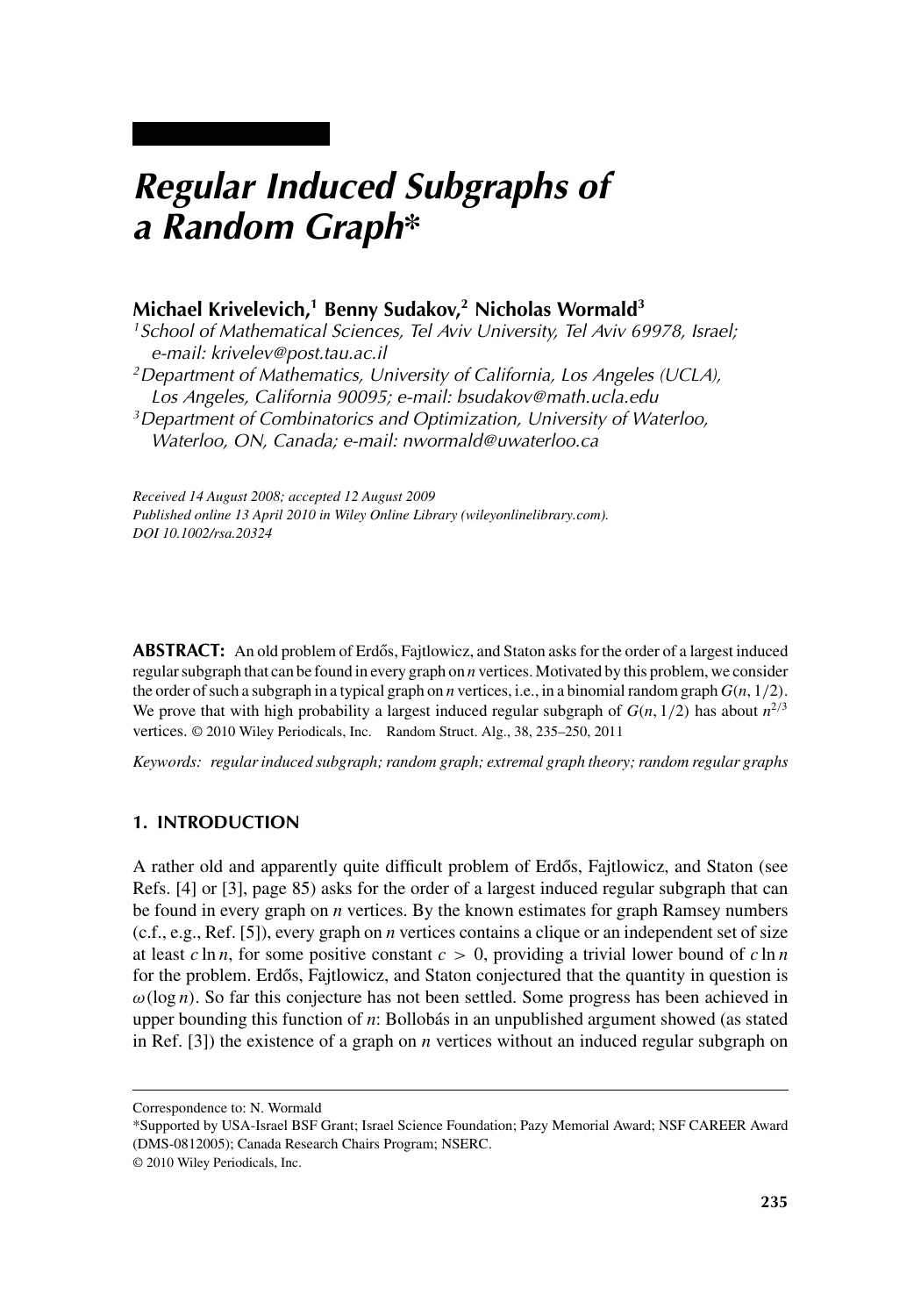at least  $n^{1/2+\epsilon}$  vertices, for any fixed  $\epsilon > 0$  and sufficiently large *n*. A slight improvement has recently been obtained by Alon and the first two authors [1], who took the upper bound down to  $cn^{1/2} \log^{3/4} n$ .

Given the simplicity of the problem's statement, its appealing character and apparent notorious difficulty, it is quite natural to try and analyze the behavior of this graph theoretic parameter for a typical graph on *n* vertices, i.e., a graph drawn from the probability space  $G(n, 1/2)$  of graphs. (Recall that the ground set of the probability space  $G(n, p)$  is composed of all graphs on *n* labeled vertices, where each unordered pair  $\{i, j\}$  appears as an edge in *G*, drawn from  $G(n, p)$ , independently and with probability p. In the case  $p = 1/2$  all labeled graphs *G* on *n* vertices are equiprobable:  $Pr[G] = 2^{-(\frac{n}{2})}$ .) This is the subject of the present article.

We say that a graph property P holds with high probability, or *whp* for brevity, if the probability of a random graph to have  $P$  tends to 1 as  $n$  tends to infinity. It was shown by Cheng and Fang [2] that the random graph *G*(*n*, 1/2) *whp* contains no induced regular subgraph on  $cn/\log n$  vertices. We improve the upper bound, and give a nearly matching lower bound, as follows.

**Theorem 1.1.** *Let G be a random graph G*(*n*, 1/2)*. Then with high probability every induced regular subgraph of G has at most*  $2n^{2/3}$  *vertices. On the other hand, for*  $k = o(n^{2/3})$ *, with high probability G contains a set of k vertices that span a* (*k* − 1)/2*-regular graph.*

It is instructive to compare this result with the above-mentioned result of Ref. [1]. Alon, Krivelevich, and Sudakov also used a certain probability space of graphs to derive their upper bound of  $O(n^{1/2} \log^{3/4} n)$ . Yet, their model of random graphs is much more heterogeneous in nature (the expected degrees of vertices vary significantly there, see Ref. [1] for full details). As expected, the rather homogeneous model *G*(*n*, 1/2) produces a sizably weaker upper bound for the Erdős–Fajtlowicz–Staton problem.

The difficult part of our proof is the lower bound, for which we use the second moment method. The main difficulty lies in getting an accurate bound on the variance of the number of *d*-regular graphs on *k* vertices, where  $d = (k - 1)/2$ . Our main tool for achieving this goal is an estimate on the number  $N(k, H)$  of d-regular graphs on  $k$  vertices which contain a given subgraph *H*, when *H* is not too large. Provided *H* has  $o(\sqrt{k})$  vertices, and its degree sequence satisfies some conditions which are quite typical for random graphs, we obtain an asymptotic formula for  $N(k, H)$  which is of independent interest (see Theorem 5.1).

In Section 2, we introduce some notation and technical tools utilized in our arguments, and then prove a rather straightforward upper bound of Theorem 1.1. A much more delicate lower bound is then proven in Section 3. The technical lemma used in this proof relies on the above-mentioned estimate of  $N(k, H)$ . The proof of this estimate is relegated to Section 4. The final section of the article contains some concluding remarks.

# **2. NOTATION, TOOLS, AND THE UPPER BOUND**

In this short section, we describe some notation and basic tools to be used later in our proofs. Then, we establish the upper bound part of Theorem 1.1.

We will utilize the following (standard) asymptotic notation. For two functions  $f(n)$ , *g*(*n*) of a natural number *n*, we write  $f(n) = o(g(n))$ , whenever  $\lim_{n\to\infty} f(n)/g(n) = 0$ ;  $f(n) = \omega(g(n))$  if  $g(n) = o(f(n))$ . Also,  $f(n) = O(g(n))$  if there exists a constant  $C > 0$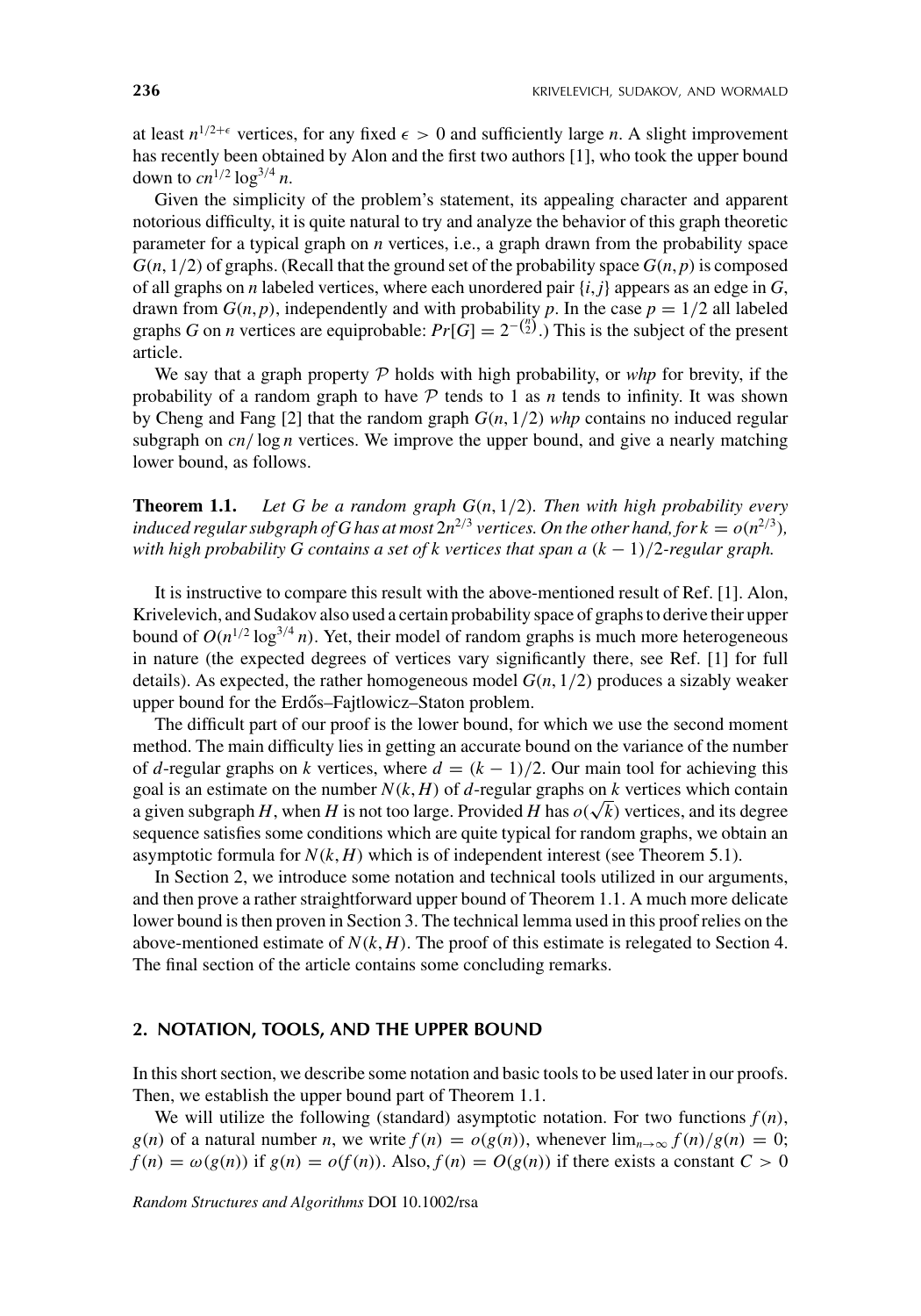such that  $f(n) \leq Cg(n)$  for all  $n; f(n) = \Omega(g(n))$  if  $g(n) = O(f(n))$ , and  $f(n) = \Theta(g(n))$ if both *f*(*n*) = *O*(*g*(*n*)) and *f*(*n*) = (*g*(*n*)). We write *f* ∼ *g* if the ratio *f* /*g* tends to 1 when the underlying parameter tends to infinity. For a real *x* and positive integer *a*, define  $[x]_a = x(x-1)\cdots(x-a+1)$ . All logarithms in this article have the natural base. We will use the bound  $\binom{n}{k} \leq (en/k)^k$ , valid for all positive *n* and *k*.

For a positive integer *k*, let  $m(k)$  be the largest even integer not exceeding  $(k - 1)/2$ . Let *G*(**d**) denote the number of labeled simple graphs on *k* vertices with degree sequence **, where the degree of vertex** *i* **is**  $d_i$ **. Also, we denote** 

 $p_k = \mathbb{P}[\text{a random graph } G(k, 0.5) \text{ is } m(k)$ -regular].

Clearly,  $p_k = G(\mathbf{d})2^{-\binom{k}{2}}$ , with all  $d_i$  being set equal to  $m(k)$ .

We will repeatedly cite the following corollary of a result of McKay and the third author (see Theorems 2 and 3 of Ref. [6]).

**Theorem 2.1.** *Let d<sub>j</sub>* =  $d_j(k)$ ,  $1 \leq j \leq k$  *be integers such that*  $\sum_{j=1}^k d_j = \lambda k(k-1)$  *is an even integer where*  $1/3 < \lambda < 2/3$ , and  $|\lambda k - d_j| = O(k^{1/2+\epsilon})$  *uniformly over j, for some*  $sufficiently small fixed \epsilon > 0$ . Then

$$
G(\mathbf{d}) = f(\mathbf{d}) \left( \lambda^{\lambda} (1 - \lambda)^{1 - \lambda} \right)^{\binom{k}{2}} \prod_{j=1}^{k} \binom{k-1}{d_j} \tag{1}
$$

*where*

- $f(\mathbf{d}) = O(1)$ *, and*
- *• if* max{ $|\lambda k d_j|$ } =  $o(\sqrt{k})$ *, then*  $f(\mathbf{d}) \sim \sqrt{2}e^{1/4}$ *, uniformly over the choice of such a degree sequence* **d***.*

It is a routine matter to check that  $(\lambda^{\lambda}(1-\lambda)^{1-\lambda})^{(\frac{k}{2})} \prod_{j=1}^{k} {\binom{k-1}{d_j}} = O(2^{-\binom{k}{2}} \binom{k-1}{m(k)}^k$ . (One way to see this is as follows. We can show that the expression increases if the smallest *di* is increased, unless they are all at least  $(k - 1)/2 + O(1)$ . By a symmetrical argument, we may assume they have an upper bound of the same form. Then, for such a sequence, adding bounded numbers to all  $d_i$  changes the expression by a bounded factor.) Hence  $G(\mathbf{d})2^{-\binom{k}{2}}$  is  $O(p_k)$  for every degree sequence **d** covered by Theorem 2.1. Also, using Stirling's formula it is straightforward to verify that  $p_k = ((1 + o(1))\sqrt{\pi k/2})^{-k}$  and that  $p_{k-1}/p_k = \Theta(\sqrt{k})$ .

To prove the upper bound in Theorem 1.1, we show that, for a given  $k$  and  $r$ , the probability that a random graph on *k* vertices is *r*-regular is  $O(p_k)$ . (For future use we prove here a somewhat more general statement.) We then use the above-mentioned estimate for  $p_k$  and apply the union bound over all possible values of *r*.

**Lemma 2.2.** *For every degree sequence*  $\mathbf{d} = (d_1, \ldots, d_k)$ *,* 

 $\mathbb{P}[G(k, 0.5)$  *has degree sequence* **d**] =  $O(p_k)$ .

*Proof.* Following the remark after Theorem 2.1, assume that  $G(\mathbf{d})2^{-\binom{k}{2}} \leq Cp_k$  for every degree sequence **d** covered by the theorem, where  $C > 0$  is an absolute constant. Let **d** be a degree sequence of length *k* for which *G*(**d**) is maximal [which is obviously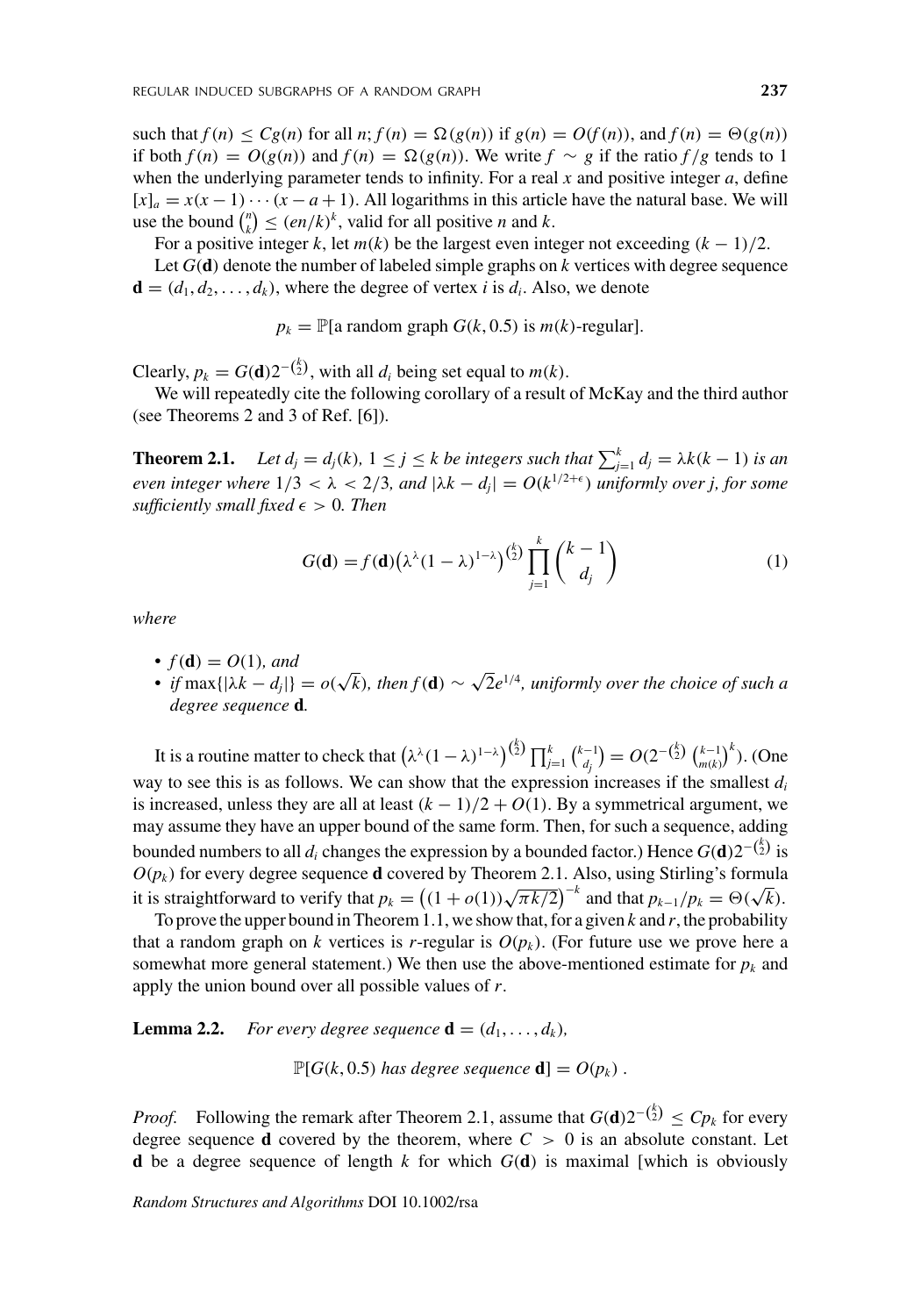equivalent to choosing **d** to be a most probable degree sequence in  $G(k, 1/2)$ . Write  $\mathbb{P}[G(k, 0.5)$  has degree sequence **d**] =  $a_k p_k$ . If all degrees in **d** satisfy  $|d_i - k/2| \leq k^{1/2 + \epsilon}$ , then we can apply Theorem 2.1. Otherwise, there is  $d_i$ , say,  $d_k$ , deviating from  $k/2$  by at least  $k^{1/2+\epsilon}$ , for some fixed  $\epsilon > 0$ . To bound the probability that  $G(k, 1/2)$  has degree sequence **d**, we first expose the edges from vertex  $k$  to the rest of the graph. By standard estimates on the tails of the binomial distribution, the probability that *k* has the required degree is  $\exp{\{-\Omega(k^{2\epsilon})\}}$ . The edges exposed induce a new degree sequence on vertices  $1, \ldots, k - 1$ . The probability that the random graph  $G(k - 1, 0.5)$  has this degree sequence is at most *a<sub>k−1</sub>p<sub>k−1</sub>* in our notation. We thus obtain:  $a_k p_k$  ≤ max( $C p_k$ ,  $a_{k-1} p_{k-1}$  $\cdot$  $O(\exp\{-k^{2\epsilon}\})$ ). Recall $i\alpha_{k-1}P_{k-1}$  in our notation. We thus obtain  $\alpha_{k}P_{k} \geq \max(C, a_{k-1}.O(\exp\{-k^{\epsilon}\}))$  for large enough ing that  $p_{k-1}/p_k = \Theta(\sqrt{k})$ , we obtain that  $a_k \leq \max(C, a_{k-1}.O(\exp\{-k^{\epsilon}\}))$  for large enough *k*. The result follows by induction starting from  $k_0$  for which the above factor  $O(\exp\{-k^{\epsilon}\})$ is < 1; the final bound is  $a_k \leq \max(C, a_{k_0})$ .

To complete the proof of the upper bound of Theorem 1.1, note that by Lemma 2.2 the probability that a fixed set  $V_0$  of  $k$  vertices spans a regular subgraph in  $G(n, 1/2)$  is  $O(kp_k)$ . Summing over all  $k \geq k_0 = 2n^{2/3}$  and all vertex subsets of size k, we conclude that the probability that  $G(n, 1/2)$  contains an induced regular subgraph on at least  $k_0$  vertices is

$$
\sum_{k\geq k_0} \binom{n}{k} \cdot O(kp_k) \leq \sum_{k\geq k_0} \left(\frac{en}{k}\right)^k k \big((1+o(1))\sqrt{\pi k/2}\big)^{-k} \leq n^2 \cdot \left(\frac{(1+o(1))\sqrt{2}en}{\sqrt{\pi k_0^{3/2}}}\right)^{k_0} = o(1).
$$

## **3. A LOWER BOUND**

In this section, we give a proof of the lower bound in our main result, Theorem 1.1. (To be more accurate, we give here most of the proof, deferring the proof of a key technical lemma to the next section.) The proof uses the so-called second moment method and proceeds by estimating carefully the first two moments of the random variable  $X = X(k)$ , counting the number of  $(k - 1)/2$ -regular induced subgraphs on *k* vertices in  $G(n, 1/2)$ . For convenience we assume throughout the proof that  $k \equiv 1 \pmod{4}$ . (Since this estimate is used for proving the lower bound of Theorem 1.1, we can allow ourselves to choose *k* in such a way without losing essentially anything in the lower bound.) It is somewhat surprising to be able to apply successfully the second moment method to sets of such a large size, however two earlier instances of similar application can be found in Refs. [7] and [9].

So let *X* be the random variable counting the number of  $(k - 1)/2$ -regular induced subgraphs on *k* vertices in  $G(n, 0.5)$ . We write  $X = \sum_{|A|=k} X_A$ , where  $X_A$  is the indicator random variable for the event that a vertex subset *A* spans a  $(k - 1)/2$ -regular subgraph. Then

$$
\mathbb{E}[X] = \sum_{|A|=k} \mathbb{E}[X_A] = \binom{n}{k} p_k.
$$

Plugging in the estimate for  $p_k$  cited after the statement of Theorem 2.1, it is straightforward to verify that  $\mathbb{E}[X]$  tends to infinity for  $k = o(n^{2/3})$ ; in fact,  $\mathbb{E}[X] = (\omega(1))^k$  in this regime. A corollary of Chebyshev's inequality is that  $\mathbb{P}[X > 0] \geq 1 - (\mathbb{V}ar[X]/\mathbb{E}^2[X])$ , and therefore to prove that *whp G*(*n*, 1/2) contains an induced regular subgraph on *k* vertices, it is enough to establish that  $\mathbb{V}ar[X] = o(\mathbb{E}^2[X])$ .

To estimate the variance of *X* we need to estimate the correlation between the following events: "*A* spans a (*k* − 1)/2-regular subgraph" and "*B* spans a (*k* − 1)/2-regular subgraph,"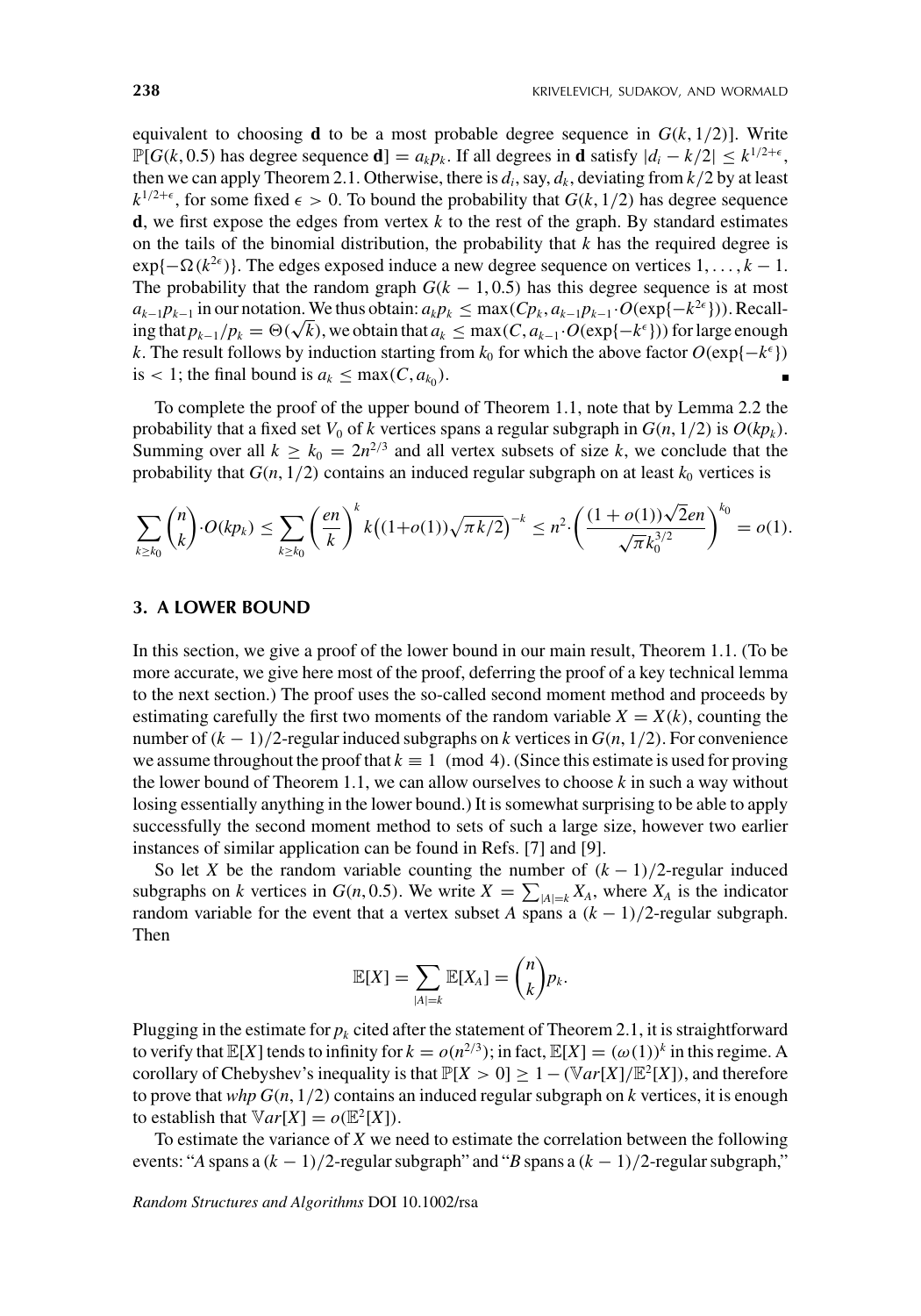where *A*, *B* are *k*-element vertex subsets whose intersection is of size  $i \geq 2$ . To this end, define

$$
p_{k,i} = \max_{|V(H)|=i} \mathbb{P}[G(k, 0.5) \text{ is } (k-1)/2\text{-regular} | G[i] = H],
$$

where the maximum in the expression above is taken over all graphs *H* on *i* vertices, and *G*[*i*] stands for the subgraph of  $G(k, 1/2)$  spanned by the first *i* vertices. Since  $X = \sum_{|A|=k} X_A$ , we have:

$$
\mathbb{V}ar[X] = \mathbb{E}[X^2] - \mathbb{E}^2[X] = \sum_{|A|=k} \mathbb{V}ar[X_A] + \sum_{i=2}^{k-1} \sum_{\substack{|A|=|B|=k \ |A\cap B|=i}} (\mathbb{E}[X_A X_B] - \mathbb{E}[X_A]\mathbb{E}[X_B])
$$
  
\n
$$
\leq \sum_{|A|=k} \mathbb{E}[X_A] + \sum_{i=2}^{k-1} \sum_{\substack{|A|=|B|=k \ |A\cap B|=i}} (\mathbb{P}[X_A = 1]\mathbb{P}[X_B = 1|X_A = 1] - \mathbb{P}[X_A = 1]\mathbb{P}[X_B = 1])
$$
  
\n
$$
\leq \mathbb{E}[X] + {n \choose k} p_k \cdot \sum_{i=2}^{k-1} {k \choose i} {n-k \choose k-i} (p_{k,i} - p_k).
$$
 (2)

As a warm-up, we first show that a rather crude estimate for Eq. (2) suffices to prove that  $Var[X] = o(\mathbb{E}^2[X])$  for  $k = o(\sqrt{n})$ . We start with the following bound for  $p_{k,i}$ .

**Lemma 3.1.** *For*  $2 < i < k - 1$ *,* 

$$
p_{k,i} = O\bigg(\bigg(\frac{k-i}{\lfloor \frac{k-i}{2} \rfloor}\bigg)^i 2^{-(k-i)i} p_{k-i}\bigg).
$$

*Also,*  $\frac{p_{k,i}}{p_k} \le Ce^{k \log \frac{k}{k-i}}$ , for a sufficiently large constant  $C > 0$ .

*Proof.* First, given *H*, expose the edges from *H* to the remaining *k* − *i* vertices (denote the latter set by *X*). For every *v* ∈ *H*, we require  $d(v, X) = (k - 1)/2 - d_H(v)$ . This happens with probability

$$
\binom{k-i}{(k-1)/2-d_H(v)} 2^{-k+i} \leq \binom{k-i}{\lfloor \frac{k-i}{2} \rfloor} 2^{-k+i}
$$

(the middle binomial coefficient is the largest one). Hence the probability that all  $i$  vertices from  $V(H)$  have the required degree of  $(k - 1)/2$  in *G* is at most the *i*-th power of the right-hand side of the above expression.

Now, conditioned on the edges from *H* to *X*, we ask what is the probability that the subgraph spanned by *X* has the required degree sequence (each  $v \in X$  should have exactly  $(k-1)/2 - d(v, H)$  neighbors in *X*). Observe that by Lemma 2.2 the probability that *G*[*X*] has the required degree sequence is at most  $C_0 p_{k-i}$  for some absolute constant  $C_0 > 0$ , providing the first claimed estimate for  $p_{k,i}$ .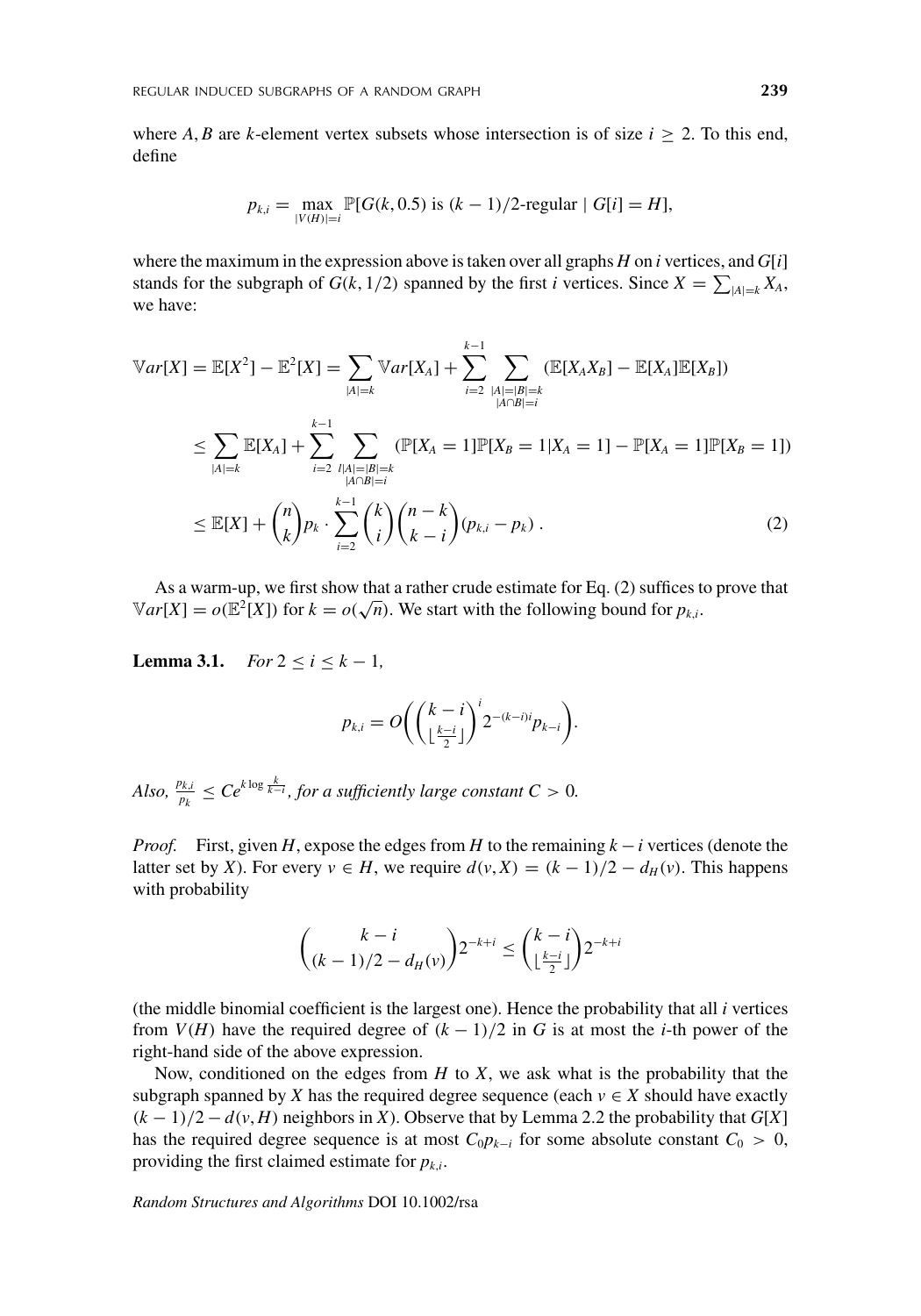From Theorem 2.1,  $p_t = \Theta(1)2^{-2(\frac{t}{2})} \left( \frac{t-1}{\lfloor (t-1)/2 \rfloor} \right)^t$ . Therefore, the ratio  $p_{k,i}/p_k$  can be estimated as follows:

$$
\frac{p_{k,i}}{p_k} \le C_0 \left(\frac{k-i}{\lfloor \frac{k-i}{2} \rfloor}\right)^i 2^{-(k-i)i} \frac{p_{k-i}}{p_k} \le C_1 \left(\frac{k-i}{\lfloor \frac{k-i}{2} \rfloor}\right)^i 2^{-(k-i)i} \frac{2^{-2\binom{k-i}{2}} \left(\frac{k-i-1}{\lfloor \frac{k-i}{2} \rfloor}\right)^{k-i}}{2^{-2\binom{k}{2}} \left(\frac{k-1}{\lfloor \frac{k-i}{2} \rfloor}\right)^k}
$$
\n
$$
\le C_1 \left(\frac{\binom{k-i}{\lfloor \frac{k-i}{2} \rfloor} 2^{-(k-i)}}{\binom{k-1}{\frac{k-i}{2}} 2^{-(k-i)}}\right)^k \le C \left[\frac{\binom{k-1}{2}^2 \left(\frac{k-1}{2} - 1\right)^2 \cdots \left(\frac{k-i}{2} + 1\right)^2}{(k-1)(k-2) \cdots (k-i+1)} 2^{i-1}\right]^k
$$
\n
$$
= C \left[\frac{k-1}{k-2} \frac{k-3}{k-4} \cdots \frac{k-i+2}{k-i+1}\right]^k
$$
\n
$$
\le C \exp \left\{\left(\frac{1}{k-2} + \frac{1}{k-4} + \cdots + \frac{1}{k-i+1}\right)k\right\}.
$$

In the third inequality above we used that  $\binom{k-i-1}{\lfloor \frac{k-i-1}{2} \rfloor} \leq \frac{1}{2}(1 + \frac{1}{k-i})\binom{k-i}{\lfloor \frac{k-i}{2} \rfloor}$ . Observe that  $\sum_{j=k-i+1}^{k-2} \frac{1}{j} < \int_{k-i}^{k} \frac{dx}{x} = \log \frac{k}{k-i}$ . This completes the proof of the second part of the lemma.

Now, we complete a proof of a weaker version of the lower bound of Theorem 1.1, by showing that *whp G*(*n*, 1/2) contains an induced  $(k - 1)/2$ -regular subgraph on  $k = o(\sqrt{n})$ vertices. Omitting the term  $-p_k$  in the sum in Eq. (2) and using  $\mathbb{E}[X] = \binom{n}{k} p_k$ , we obtain:

$$
\frac{\mathbb{V}ar[X]}{\mathbb{E}^2[X]} \le \frac{\sum_{i=2}^{k-1} {k \choose i} {n-k \choose k-i} p_{k,i}}{ {n \choose k} p_k} + \frac{1}{\mathbb{E}[X]} = \sum_{i=2}^{k-1} {k \choose i} {n-k \choose k-i} p_{k,i}}{ {n \choose k} p_k} + o(1).
$$
 (3)

Denote

$$
g(i) = \frac{\binom{k}{i}\binom{n-k}{k-i}}{\binom{n}{k}}\frac{p_{k,i}}{p_k}.
$$

Let us first estimate the ratio of the binomial coefficients involved in the definition of  $g(i)$ .

$$
\frac{\binom{k}{i}\binom{n-k}{k-i}}{\binom{n}{k}} \le \frac{\left(\frac{ek}{i}\right)^i \binom{n}{k-i}}{\binom{n}{k}} = \left(\frac{ek}{i}\right)^i \frac{k(k-1)\cdots(k-i+1)}{(n-k+i)(n-k+i-1)\cdots(n-k+1)}
$$

$$
\le \left(\frac{ek}{i}\right)^i \left(\frac{k}{n-k+i}\right)^i \le \left(\frac{3k^2}{in}\right)^i.
$$

To analyze the asymptotic behavior of *g*(*i*), we consider three cases.

*Case 1.*  $i \leq k/2$ . In this case, by Lemma 3.1 and the inequality  $log(1 + x) \leq x$  for  $x \geq 0$ we have:

$$
\frac{p_{k,i}}{p_k} \leq Ce^{k \log \frac{k}{k-i}} = Ce^{k \log(1+\frac{i}{k-i})} \leq Ce^{k \frac{i}{k-i}} \leq Ce^{2i}.
$$

We thus get the following estimate for  $g(i)$ :

$$
g(i) = \frac{\binom{k}{i}\binom{n-k}{k-i}}{\binom{n}{k}} \frac{p_{k,i}}{p_k} \le \left(\frac{3k^2}{in}\right)^i \cdot Ce^{2i} \le C\left(\frac{3e^2k^2}{in}\right)^i.
$$
 (4)

The above inequality is valid for all values of *k*. When  $k = o(\sqrt{n})$  it gives that  $g(i) = (o(1))^i$ .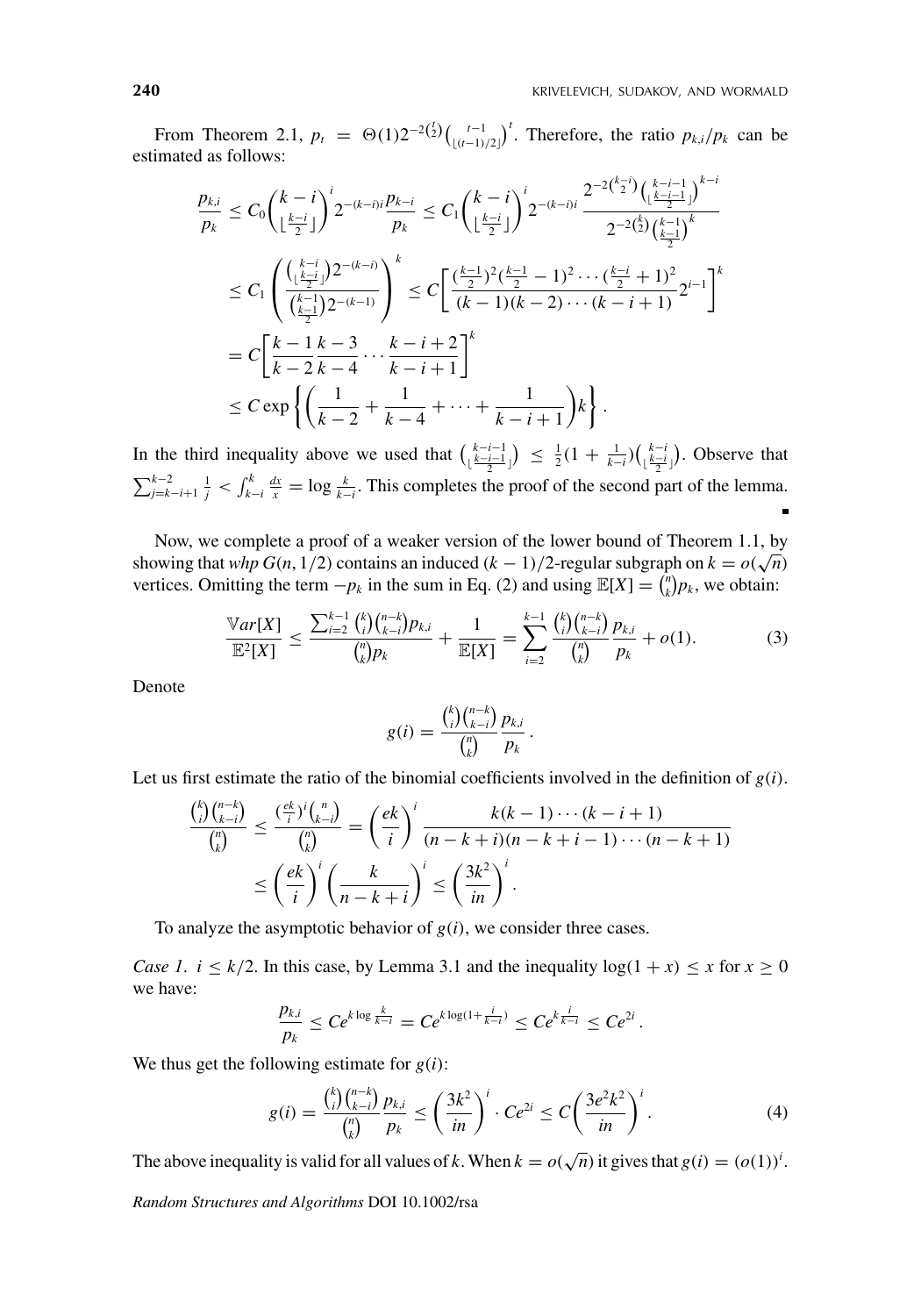*Case 2.*  $k/2 \le i \le k - \frac{k}{\log k}$ . Recalling Lemma 3.1 again, we have  $p_{k,i}/p_k \le Ce^{k \log \frac{k}{k-i}} \le$  $Ce^{k \log \log k}$ . Hence in this case

$$
g(i) \leq \left(\frac{3k^2}{in}\right)^i Ce^{k \log \log k} \leq \left(\frac{6k}{n}\right)^{k/2} Ce^{k \log \log k}
$$
  

$$
\leq \left(\frac{1}{\sqrt{k}}\right)^{k/2} Ce^{k \log \log k} = Ce^{-\frac{k \log k}{4} + k \log \log k} \leq e^{-k}.
$$

For future reference, it is important to note here that in the calculation above we used  $6k/n \leq k^{-1/2}$ . This inequality stays valid as long as  $k \leq (n/6)^{2/3}$ .

*Case 3.*  $i \geq k - \frac{k}{\log k}$ . In this case it suffices to use the trivial estimate  $p_{k,i} \leq 1$ . We also need that  $\mathbb{E}[X] = \binom{n}{k} p_k = (\omega(1))^k$ . Therefore,

$$
g(i) = \frac{\binom{k}{i}\binom{n-k}{k-i}p_{k,i}}{\binom{n}{k}p_k} \le \frac{\binom{k}{i}\binom{n-k}{k-i}}{(\omega(1))^k} \le \frac{2^kn^{k-i}}{(\omega(1))^k} \le \frac{2^kn^{k/\log k}}{(\omega(1))^k} = \frac{e^{O(k)}}{(\omega(1))^k} \le e^{-k}.
$$

In the above calculation we used the assumption  $\log n = O(\log k)$ . In the complementary case  $k = n^{o(1)}$  the expression  $\binom{n}{k} p_k$  behaves like  $\left(\frac{cn}{k^{3/2}}\right)^k \geq n^{k/2}$ , while the numerator in the expression for *g*(*i*) is at most  $2^k n^{k/\log k} = n^{o(k)}$ , and the estimate works as well. Note that, as in Case 2, the inequality here remains valid even for  $k$  as large as  $n^{2/3}$ .

It thus follows that  $\sum_{i=2}^{k-1} g(i)$  is negligible, implying in turn that  $\mathbb{V}ar[X] = o(\mathbb{E}^2[X]),$ and thus *X* is with high probability positive by the Chebyshev inequality.

Now, we proceed to the proof of the "real" lower bound of Theorem 1.1, i.e., assume that *k* satisfies  $k = o(n^{2/3})$ . In this case estimating the variance of the random variable *X*, defined as the number of induced  $(k - 1)/2$ -regular subgraphs on *k* vertices, becomes much more delicate. We can no longer ignore the term  $-p_k$  in the sum in Eq. (2). Instead, we show that for small values of *i* in this sum  $p_{k,i}$  is asymptotically equal to  $p_k$ . In words, this means that knowing the edges spanned by the first *i* vertices of a random graph  $G = G(k, 1/2)$  does not affect by much the probability of *G* being (*k* − 1)/2-regular. We claim this formally for  $i = o(\sqrt{k})$  in the following key lemma.

**Lemma 3.2.** *For*  $i = o(\sqrt{k})$ *,* 

$$
p_{k,i}=(1+o(1))p_k.
$$

The proof of this lemma is rather involved technically. We thus postpone it to the next section. We now show how to complete the proof assuming its correctness. We first repeat estimate (2):

$$
\frac{\mathbb{V}ar[X]}{\mathbb{E}^2[X]} \leq \frac{1}{\mathbb{E}[X]} + \sum_{i=2}^{k-1} \frac{\binom{k}{i} \binom{n-k}{k-i} (p_{k,i} - p_k)}{\binom{n}{k} p_k} \\
\leq o(1) + \sum_{i=2}^t \frac{\binom{k}{i} \binom{n-k}{k-i} (p_{k,i} - p_k)}{\binom{n}{k} p_k} + \sum_{i=t}^{k-1} \frac{\binom{k}{i} \binom{n-k}{k-i} p_{k,i}}{\binom{n}{k} p_k},\n\tag{5}
$$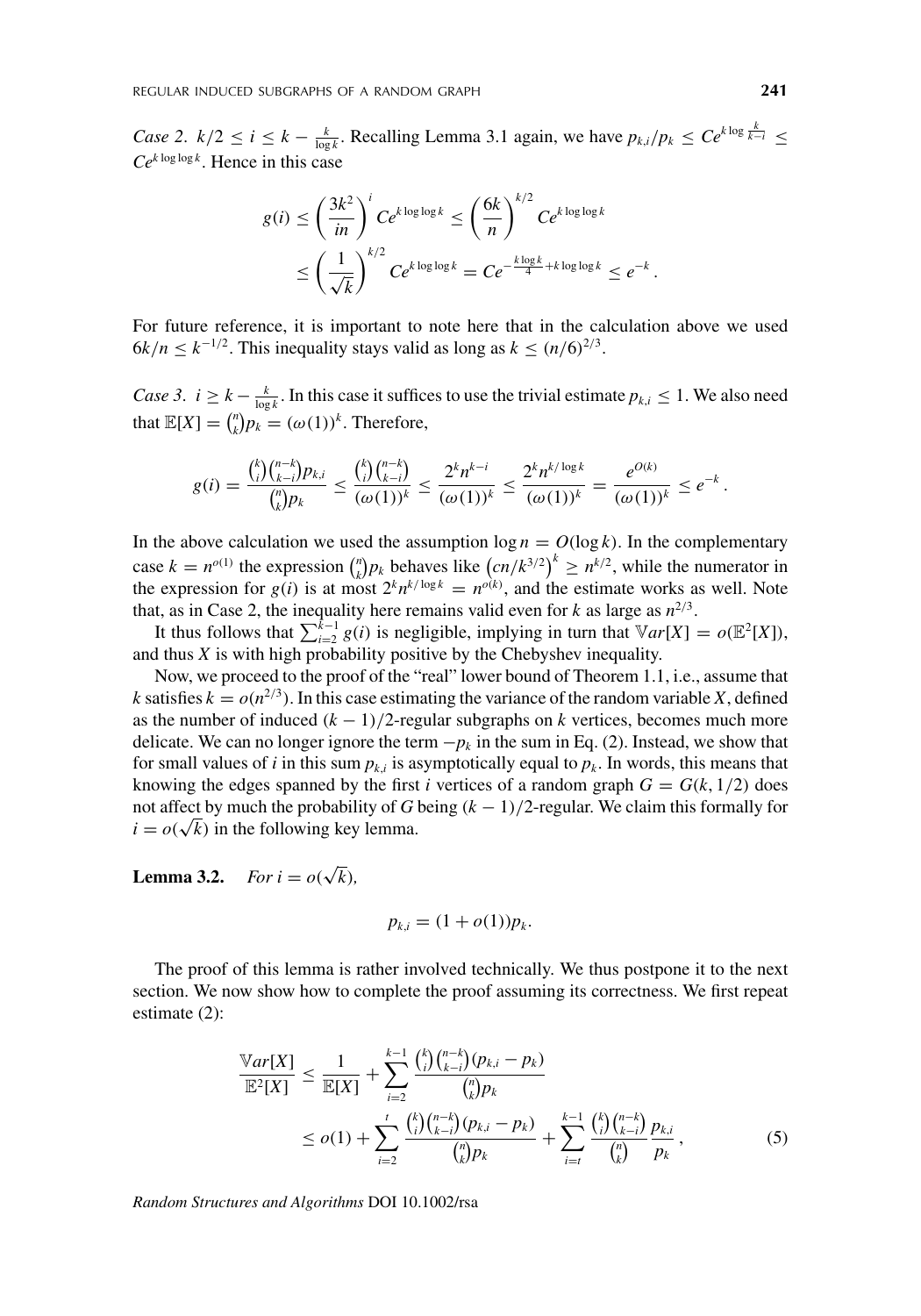where  $t = t(k, n)$  is chosen so that  $t = \omega(k^2/n)$  but  $t = o(\sqrt{k})$ . Since  $k = o(n^{2/3})$  such a function is easily seen to exist. Due to our choice of *t* we can apply Lemma 3.2 to the first sum above. It thus follows that

$$
\sum_{i=2}^t \frac{\binom{k}{i}\binom{n-k}{k-i}(p_{k,i}-p_k)}{\binom{n}{k}p_k} = \sum_{i=2}^t \frac{\binom{k}{i}\binom{n-k}{k-i} \cdot o(p_k)}{\binom{n}{k}p_k} \leq o(1) \cdot \frac{\sum_{i=0}^k \binom{k}{i}\binom{n-k}{k-i}}{\binom{n}{k}} = o(1) \, .
$$

As for the second sum in Eq. (5) we can utilize the same case analysis as done before for  $k = o(\sqrt{n})$ . The only difference is in Case 1, that now covers all *i* from *t* till *k*/2. Therefore, for every *i* in this new interval we can use inequality (4) to conclude

$$
\frac{\binom{k}{i}\binom{n-k}{k-i}}{\binom{n}{k}}\frac{p_{k,i}}{p_k}\leq C\left(\frac{3e^2k^2}{in}\right)^i\leq C\left(\frac{3e^2k^2}{tn}\right)^i=(o(1))^i.
$$

This completes the proof of Theorem 1.1.

# **4. PROOF OF KEY LEMMA**

The proof of Lemma 3.2 is overall along the lines of the proof of Lemma 3.1, though requiring a much more detailed examination of the probabilities involved. Throughout this section, let *k* be odd and, for simplicity, denote  $(k - 1)/2$  by *d*. Let  $\mathcal{D}_i$  be the set of integer vectors **d** =  $(d_1, \ldots, d_i)$  such that  $0 \le d_j \le i - 1$  for  $1 \le j \le i$ , and  $kd - \sum_j d_j$  is even. Given  $\mathbf{d} \in \mathcal{D}_i$ , let  $N(\mathbf{d})$  denote the number of graphs *G* on vertex set [*k*] for which *G*[*i*] has no edges, and  $d_G(i) = d - d_i$  for  $j \in [i]$ , whilst  $d_G(i) = d$  for  $i < j \le k$ . Note that if **d** is the degree sequence of a graph *H* on vertex set [*i*], then *N*(**d**) is the number of *d*-regular graphs *G* on vertex set [*k*] for which  $G[i] = H$ . Of course, in this case  $N(d)$  is nonzero only if *kd* is even, and hence *k* is congruent to 1 mod 4.

**Proposition 4.1.** *Assume i* =  $o(\sqrt{k})$ *. Given* **d**  $\in \mathcal{D}_i$  *and a nonnegative vector* **s** =  $(s_1, \ldots, s_i)$  with  $\sum_j s_j$  even, put  $\mathbf{d}' = \mathbf{d} - \mathbf{s}$ . Then, uniformly over such  $\mathbf{d}$  and  $\mathbf{s}$  with the *additional properties that*  $\mathbf{d}' \in \mathcal{D}_i$  *and*  $\sum_{j=1}^i s_j \leq k^{3/4}$ *,* 

$$
\frac{N(\mathbf{d})}{N(\mathbf{d}^{\prime})} \sim \frac{\prod_{j=1}^{i} {d - d_j + s_j \choose s_j}}{\prod_{j=1}^{i} {d + 1 - (i - d_j) \choose s_j}}.
$$

*Proof.* We use a comparison type argument. Since it is quite complicated, we give the idea of the proof first. For any vector  $\mathbf{c} = (c_1, \ldots, c_j)$ , write  $\mathbf{c}^*$  for the vector  $(d - c_1, \ldots, d - c_j)$ . Let  $V_1 = \{1, ..., i\}$  and  $V_2 = \{i + 1, ..., k\}$ . For simplicity, suppose that  $s_1 = s_2 = 1$ , and  $s_j = 0$  for  $j \ge 3$ . We can compute  $N(\mathbf{d})$  as the number of possible outcomes of two steps. The first step is to choose a bipartite graph *B* with bipartition  $(V_1, V_2)$  and degree sequence  $\mathbf{d}^*$  in *V*<sub>1</sub>. The second step is to add the remaining edges between vertices in *V*<sub>2</sub> such that those vertices will have degree  $d$ . By comparison, to count  $N(\mathbf{d}')$  we choose in the first step *B*' with degree sequence **d**<sup>\*</sup> in  $V_1$ , and then do the second step for each such *B*'. The proof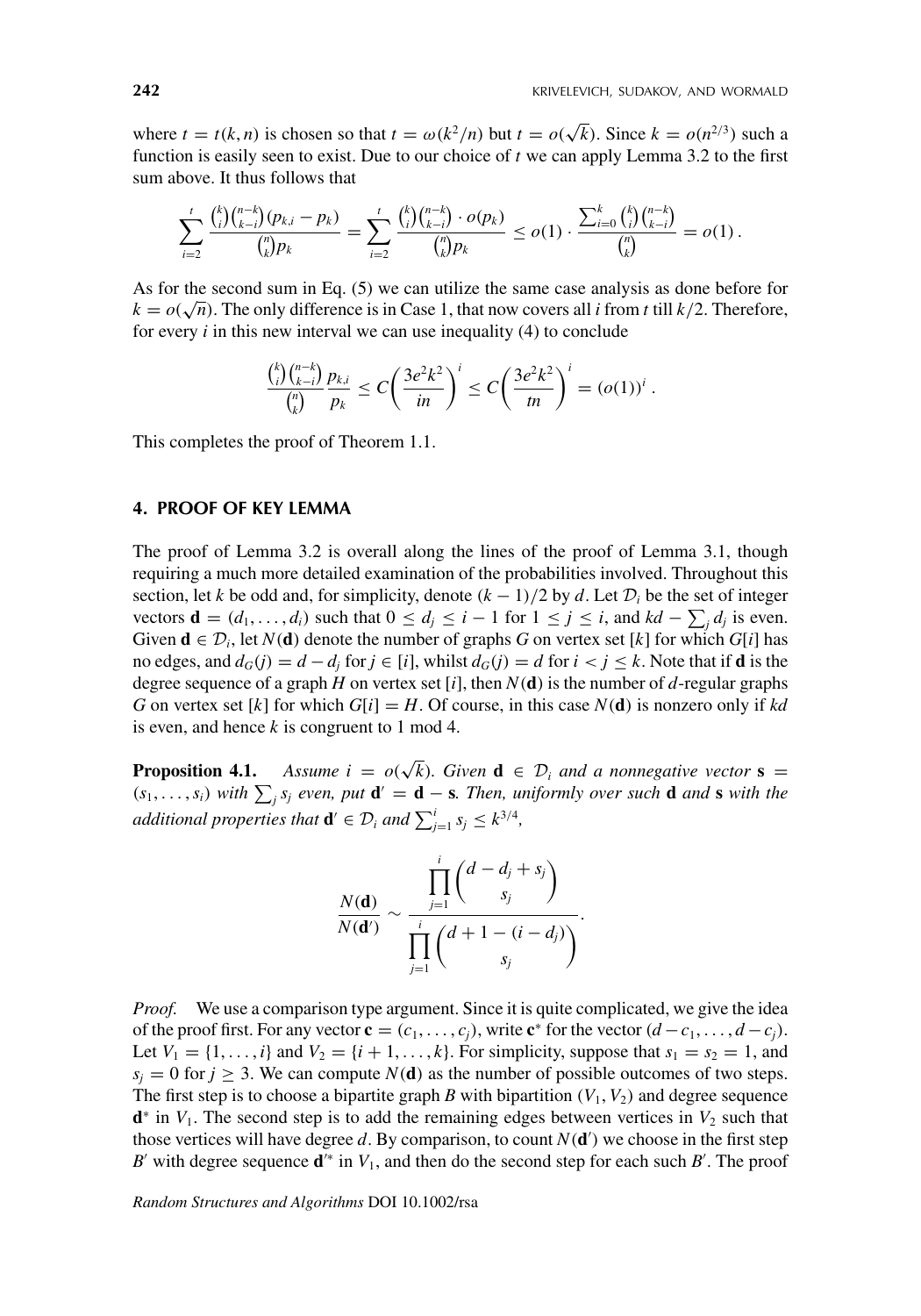hinges around the fact that there is a correspondence between the set of possible *B* and *B* such that the number of ways of performing the second step is roughly the same, at least for most of the corresponding pairs  $(B, B')$ .

The correspondence is many-to-many. For a graph *B* we may add two edges, incident with vertices 1 and 2, to obtain a graph  $B'$ . The number of ways this can be done, without creating multiple edges, is  $\prod_{j=1}^{2} (k - i - (d - d_j)) = \prod_{j=1}^{2} (d + 1 - (i - d_j))$ . Conversely, each *B'* comes from  $\prod_{j=1}^{2} (d - d_j + 1)$  different *B*. The ratio of these quantities gives the asymptotic ratio between  $N(\mathbf{d})$  and  $N(\mathbf{d}')$  claimed in the theorem, ignoring the number of ways of performing the second step. Our actual argument gets more complicated because not only some bipartite graphs must be excluded, but also some sets of edges to be added to them. So, we will present equations relating to the above argument in a slightly different form to make exclusion of various terms easier.

Let B denote the set of bipartite graphs with bipartition  $(V_1, V_2)$ . For  $B \in \mathcal{B}$ , write  $\mathbf{D}_i(B)$  for the degree sequence of *B* on the vertices in  $V_i$  in the natural order, so  $\mathbf{D}_1(B)$  =  $d_B(1), \ldots, d_B(i)$  and  $D_2(B) = (d_B(i+1), \ldots, d_B(k))$ . For  $\mathbf{d} = (d_1, \ldots, d_i)$  with  $kd - \sum_j d_j$ even, let  $\mathcal{B}(\mathbf{d}^*)$  denote  $\{B \in \mathcal{B} : \mathbf{D}_1(B) = \mathbf{d}^*\}$ . Let  $G(\mathbf{D}_2(B)^*)$  denote the number of graphs with degree sequence  $\mathbf{D}_2(B)^*$ . Clearly,

$$
N(\mathbf{d}) = \sum_{B \in \mathcal{B}(\mathbf{d}^*)} G(D_2(B)^*).
$$
 (6)

Suppose that we wish to add to *B* a set *S* of edges joining  $V_1$  and  $V_2$ , without creating any multiple edges, such that the degree of  $j \in V_1$  ( $1 \le j \le i$ ) in the graph induced by *S* is *sj* (as given in the statement of the proposition). The family of all such sets *S* will be denoted by  $S(B, s)$ . Note that necessarily  $|S| \leq k^{3/4}$  for  $S \in S(B, s)$ . The cardinality of  $S(B, s)$  is  $\prod_{j=1}^{i} {d+1-(i-d_j) \choose s_j}$ , because  $d_B(j) = d_j^* = d - d_j$ , so (as in the sketch above) *j* has  $d + 1 - (i - d_i)$  spare vertices in  $V_2$  to which it may be joined. Hence, we can somewhat artificially rewrite Eq. (6) as

$$
N(\mathbf{d}) = \frac{1}{\prod_{j=1}^{i} {d+1 - (i - d_j) \choose s_j}} \sum_{B \in \mathcal{B}(\mathbf{d}^*)} \sum_{S \in \mathcal{S}(B,\mathbf{s})} G(\mathbf{D}_2(B)^*).
$$
 (7)

Also for  $B' \in \mathcal{B}(\mathbf{d}^*)$  define  $\mathcal{S}'(B', \mathbf{s})$  to be the family of sets  $S \subseteq E(B')$  such that the degree of *j* ∈ *V*<sub>1</sub> in the graph induced by *S* is  $s_j$  (1 ≤ *j* ≤ *i*). Since  $d_{B'}(j) = d - d'_j$  and  $d'_j = d_j - s_j$ , a similar argument gives

$$
N(\mathbf{d}') = \frac{1}{\prod_{j=1}^{i} {d - d_j + s_j \choose s_j}} \sum_{B' \in \mathcal{B}(\mathbf{d}^{s})} \sum_{S \in \mathcal{S}'(B', s)} G(D_2(B')^*).
$$
 (8)

The rest of the proof consists of showing that the significant terms in the last two equations can be put into 1-1 correspondence such that corresponding terms are asymptotically equal.

We first need to show that for a typical  $B \in \mathcal{B}(\mathbf{d}^*)$ , the variance of the elements of  $\mathbf{D}_2(B)$ (as a sequence) is small. Given **d**, define  $\overline{d} = (k - i)^{-1} \sum_{j \in V_1} (d - d_j)$ , and note that this is equal to  $(k - i)^{-1} \sum_{j \in V_2} d_B(j)$  for every  $B \in \mathcal{B}(\mathbf{d}^*)$ . Since  $\overline{d}$  is determined uniquely by  $\mathbf{d}$ , the value of  $\overline{d}$  is the same for all  $B \in \mathcal{B}(\mathbf{d}^*)$ .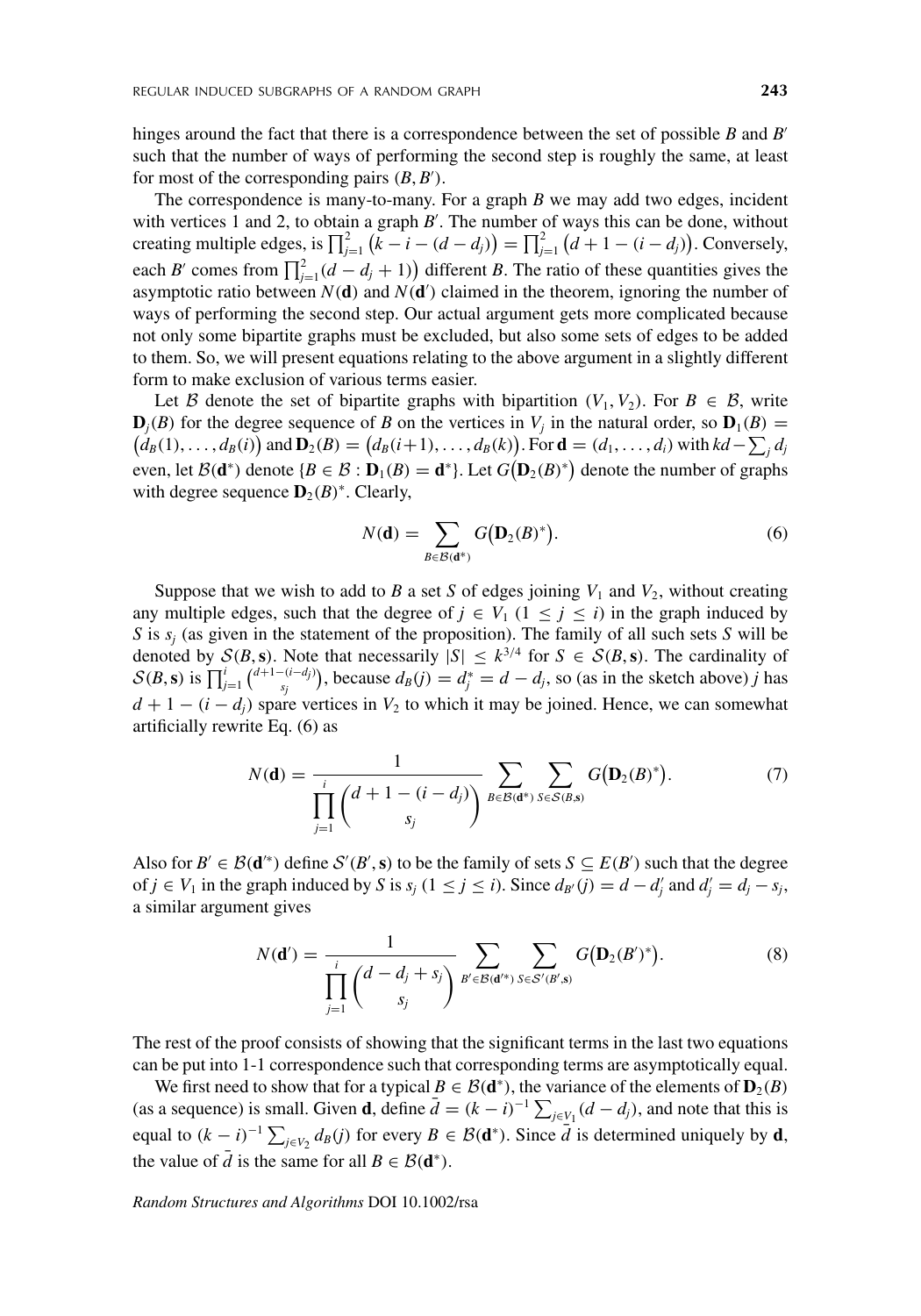**Lemma 4.2.** *Let*  $\mathbf{d} \in \mathcal{D}_i$ , and select B uniformly at random from  $\mathcal{B}(\mathbf{d}^*)$ . Then

$$
\mathbb{E}\bigg(\sum_{j\in V_2}\big(\bar{d}-d_B(j)\big)^2\bigg)\leq i(k-i).
$$

*Proof.* First observe that in *B*, the neighbors of any vertex  $t \in V_1$  form a random subset of *V*<sub>2</sub> of size  $d_t^*$ , and these subsets are independent for different *t*. So for fixed  $j \in V_2$ ,  $d_B(j)$ is distributed as a sum of *i* independent 0-1 variables with mean  $\sum_{t \in V_1} d_t^*/(k - i) = d$ . It follows that the variance of  $d_B(j)$  is < *i*. Hence  $\mathbb{E}(\bar{d} - d_B(j))^2 < i$ , and the lemma follows by linearity of expectation.

Returning to the proof of the proposition, we will apply Theorem 2.1 to estimate  $G(D_2(B)^*)$ . This graph has  $k - i$  vertices, degree sequence  $\{d - d_B(j), j \in V_2\}$ , and its degree sum is  $e^* := (k - i)d - e(B)$ , where  $e(B) = \sum_{j \in V_2} d_B(j) = (k - i)d$  is the number of edges in the bipartite graph *B*. Consider  $\lambda$  from Theorem 2.1. We see that

$$
\lambda = \lambda(\mathbf{d}) := \frac{e^*}{(k-i)(k-i-1)} = \frac{d-d}{k-i-1}.
$$
 (9)

The product of binomials in (1) is in this case

$$
\prod_{j\in V_2} \binom{k-i-1}{d-d_B(j)}.\tag{10}
$$

For every  $B \in \mathcal{B}(\mathbf{d}^*)$ , all components of the vector  $\mathbf{D}_2(B)$  are at most  $|V_1| = i$ . Thus

$$
x_j := \frac{k - i - 1}{2} - (d - d_B(j)) = d_B(j) - i/2 = O(i) = o(\sqrt{k}).
$$

We have

$$
\begin{pmatrix} a \\ a/2 + x \end{pmatrix} = \begin{pmatrix} a \\ \lfloor a/2 \rfloor \end{pmatrix} \exp\left(-2x^2/a + O(x^3/a^2)\right) \tag{11}
$$

for  $x = o(\sqrt{a})$ , which may be established for instance by analyzing the ratio of the binomial coefficients. Hence

$$
\prod_{j=i+1}^k {k-i-1 \choose d-d_B(j)} = {k-i-1 \choose \lfloor \frac{k-i-1}{2} \rfloor}^{k-i} \exp\left(\frac{-2\sum x_j^2}{k-i} + o(i)\right).
$$
 (12)

(Note that here and in the rest of the proof, the asymptotic relations hold uniformly over  $\mathbf{d} \in \mathcal{D}_i$ .) Since  $i = \rho(\sqrt{k})$  we can choose a function  $\omega$  of *n* such that  $\omega \to \infty$  and  $\omega^2 i = o(\sqrt{k})$ . Define  $\hat{\mathcal{B}}_{\omega}(\mathbf{d}^*)$  to be the subset of  $\mathcal{B}(\mathbf{d}^*)$  that contains those *B* for which

$$
\sum_{j \in V_2} \left(\bar{d} - d_B(j)\right)^2 \le \omega i(k - i). \tag{13}
$$

Since  $\sum_{j \in V_2} d_B(j) = e(B)$  is the same for all bipartite graphs  $B \in \mathcal{B}(\mathbf{d}^*)$ , by definition of  $x_j$  we have that  $\sum_j x_j^2 - \sum_j d_B^2(j)$  also does not depend on *B*. Similarly, the sum in 13 differs from  $\sum_{j} d_{B}^{2}(j)$  by a constant independent of *B*. Therefore  $\sum_{j} x_{j}^{2}$  for all  $B \in \hat{\mathcal{B}}_{\omega/2}(\mathbf{d}^{*})$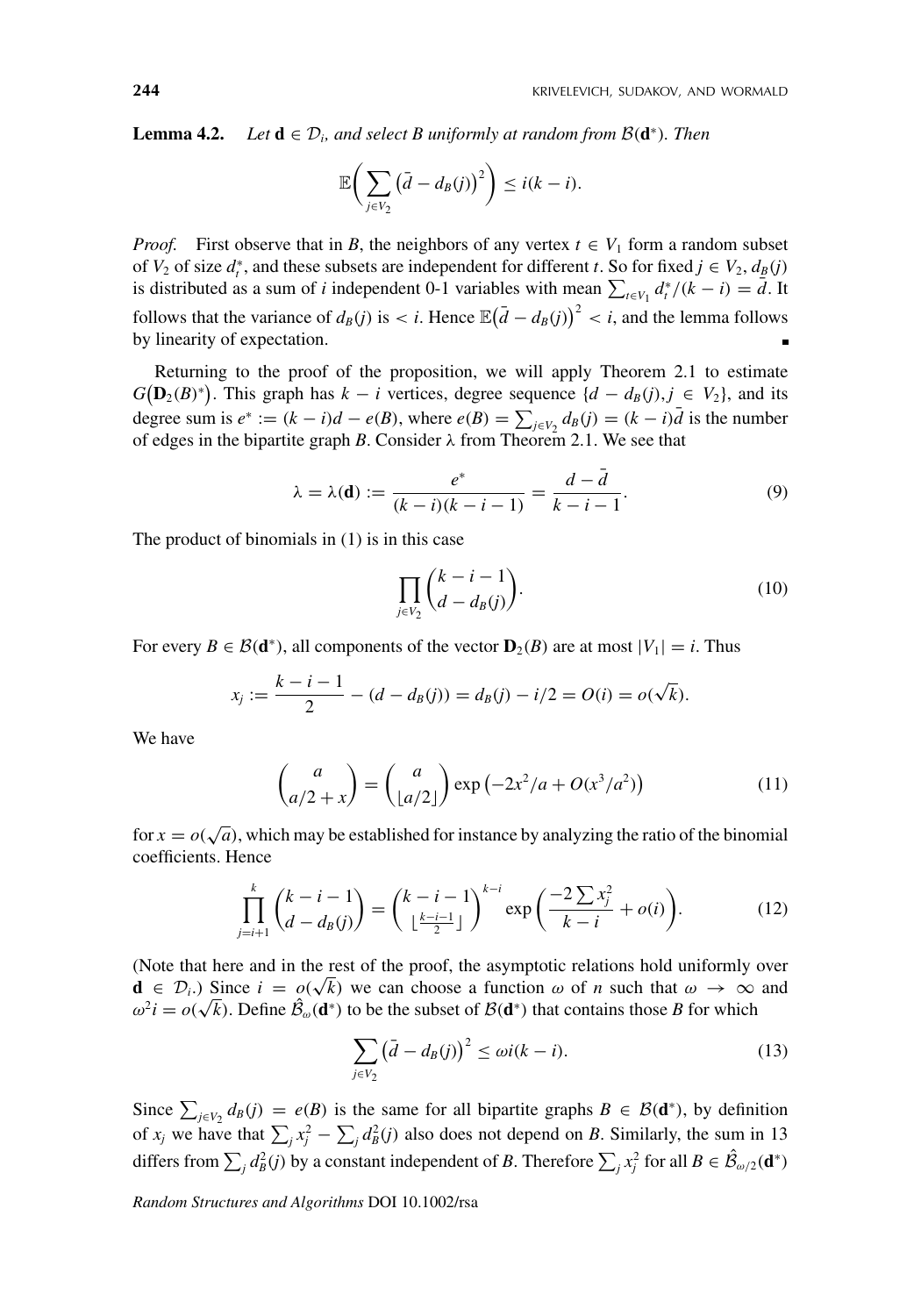is smaller than the corresponding sum for  $B \in \mathcal{B}(\mathbf{d}^*) \setminus \mathcal{B}_\omega(\mathbf{d}^*)$  by an additive term of at least  $\omega i(k - i)/2$ . This implies that the product of binomials in Eq. (12) is larger, for all  $B \in \mathcal{B}_{\omega/2}(\mathbf{d}^*)$ , than for any  $B \in \mathcal{B}(\mathbf{d}^*) \setminus \mathcal{B}_{\omega}(\mathbf{d}^*)$ . Also, from Lemma 4.2 and Markov's inequality, almost all members of  $\mathcal{B}(\mathbf{d}^*)$  are in  $\mathcal{B}_{\omega/2}(\mathbf{d}^*)$ . Moreover, since all degrees in degree sequence  $D_2(B)^*$  deviate from  $(k - i)/2$  by at most  $O(i) = o(\sqrt{k})$ , the function *f*(**D**<sub>2</sub>(*B*)<sup>∗</sup>) from Theorem 2.1 is ∼ $\sqrt{2}e^{1/4}$  for all  $B \in B(\mathbf{d}_*^*)$ . Combining these observations, we conclude that the contribution to Eq. (6) from  $B \notin \mathcal{B}_{\omega}(\mathbf{d}^*)$  is  $o(N(\mathbf{d}))$ . Thus, the same observation holds for Eq. (7). That is,

$$
N(\mathbf{d}) \sim \frac{1}{\prod_{j=1}^{i} {d+1-(i-d_j)} \choose s_j} \sum_{B \in \mathcal{B}_{\omega}(\mathbf{d}^*)} \sum_{S \in \mathcal{S}(B,\mathbf{s})} G(\mathbf{D}_2(B)^*).
$$
 (14)

We also note for later use, that by Eq. (13) and Cauchy's inequality, for all  $B \in \mathcal{B}_{\omega}(\mathbf{d}^*)$ 

$$
\sum_{j \in V_2} |\bar{d} - d_B(j)| \le (k - i) \sqrt{\omega i}.
$$
 (15)

Fix  $B \in \mathcal{B}_{\omega}(\mathbf{d}^*)$ . Consider *S* chosen uniformly at random from  $\mathcal{S}(B, \mathbf{s})$ , and let  $r_m(S)$ denote the number of edges of *S* incident with a vertex  $m \in V_2$ . Fixing *m* and using that  $|S| \leq k^{3/4}$ , we can bound the probability that  $r_m(S) \geq 5$  by

$$
\sum_{\{j_1,\dots,j_5\}\subseteq V_1}\prod_{i=1}^5\frac{s_{j_i}}{k-i-(d-d_{j_i})}\leq \left(\sum_{j\in V_1}\frac{s_j}{d-i}\right)^5=\left(\frac{|S|}{d-i}\right)^5=O(k^{-5/4}).
$$

Hence by Markov's inequality, with probability  $1 - O(k^{-1/4})$ ,  $S \in S(B, s)$  satisfies (i) max<sub>*j*∈*V*2</sub>  $r_j(S)$  ≤ 4.

We would next like to bound  $\sum_{j \in V_2} |d - d_B(j)| r_j(S)$ . To do this, note that we may choose the edges in *S* incident with any given vertex sequentially, each time selecting a random neighbor from those vertices of  $V_2$  still eligible to be joined to. For each such edge joining to such a random vertex  $j \in V_2$ , by Eq. (13) there are, as a crude bound, at least  $(k - i)/3$  vertices of  $V_2$  to choose from (for *k* sufficiently large). Amongst the eligible vertices, the average value of  $|\vec{d} - d_B(j)|$  must be at most  $3\sqrt{\omega i}$  by Eq. (15). Hence, if *X<sub>h</sub>* denotes the value of  $\left|\bar{d} - d_B(j)\right|$  for the *h*-th edge added, we have  $\mathbb{E}X_h \leq 3\sqrt{\omega t}$ . Thus  $\sum_{j=1}^{n} X_{h} \leq 3\sqrt{\omega i} |S| \leq 3\sqrt{\omega i} k^{3/4}$ . Noting that  $\sum_{h} X_{h} = \sum_{j \in V_{2}} |\bar{d} - d_{B}(j)| r_{j}(S)$  and using Markov's inequality, we deduce that almost all  $S \in S(B, s)$  (more precisely all except the fraction  $3/\sqrt{\omega} = o(1)$  of them, at most) satisfy<br>(ii)  $\sum |\vec{i}| = 4$  (i)  $\log(S) \le \omega \sqrt{i} \cdot 3^{3/4}$ 

(ii) 
$$
\sum_{j\in V_2} |\bar{d} - d_B(j)| r_j(S) \leq \omega \sqrt{i} k^{3/4}.
$$

Define  $S(B, s)$  to be the set of  $S \in S(B, s)$  satisfying both the properties (i) and (ii). Then, since each  $S \in \mathcal{S}(B, s)$  contributes equally to Eq. (14),

$$
N(\mathbf{d}) \sim \frac{1}{\prod_{j=1}^{i} {d+1-(i-d_j)} \choose s_j} \sum_{B \in \hat{\mathcal{B}}_{\omega}(\mathbf{d}^*)} \sum_{S \in \hat{\mathcal{S}}(B,\mathbf{s})} G(\mathbf{D}_2(B)^*).
$$
 (16)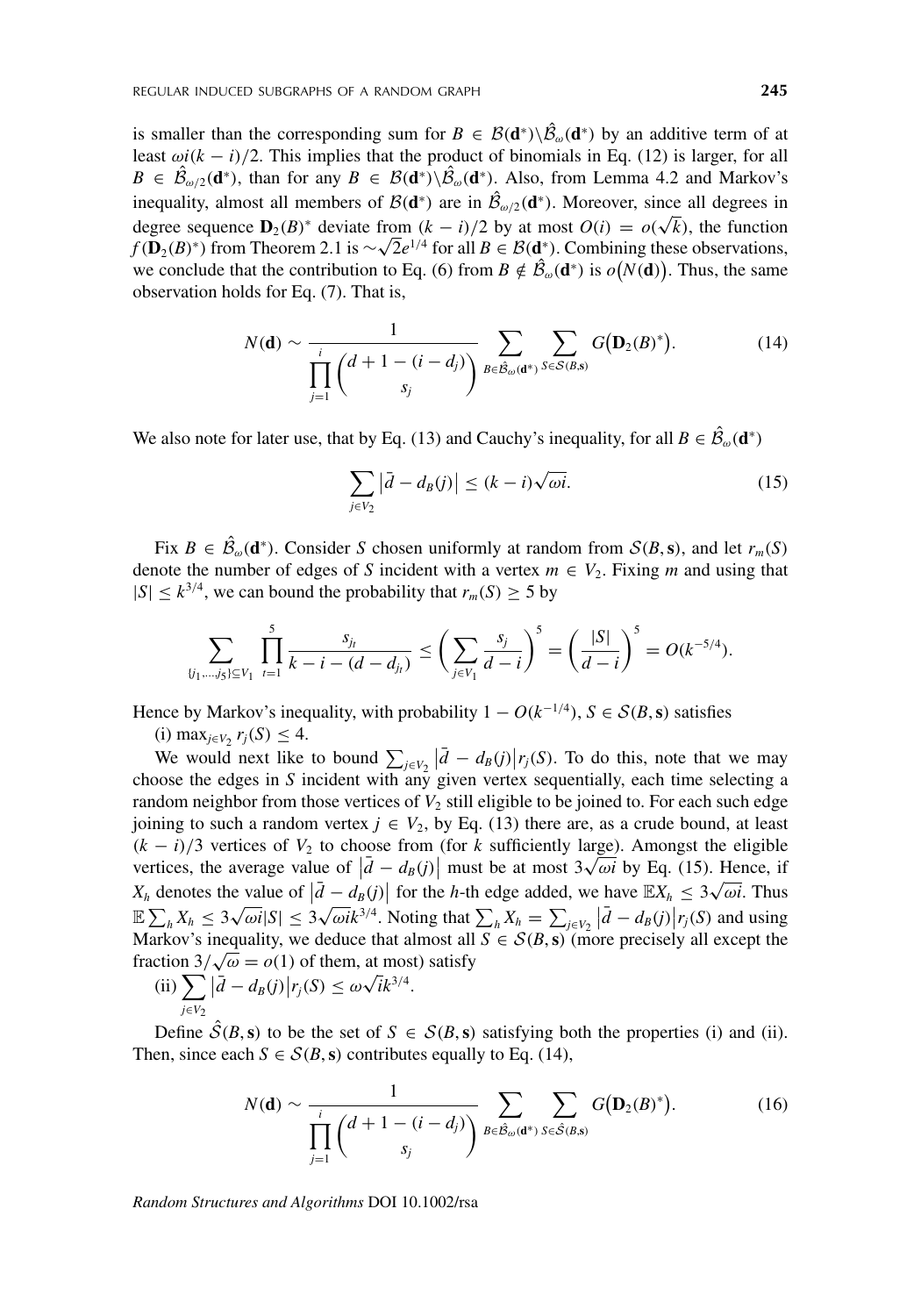Let  $B \in \mathcal{B}_{\omega}(\mathbf{d}^*)$  and  $S \in \mathcal{S}(B, \mathbf{s})$ . Then, using Eq. (13) together with (i) and (ii), we get

$$
\sum_{j \in V_2} (\bar{d} - d_B(j) - r_j(S))^2 \le \omega i(k - i) + 2 \sum_{j \in V_2} |\bar{d} - d_B(j)| r_j(S) + \sum_{j \in V_2} r_j(S)^2
$$
  

$$
\le \omega i(k - i) + 2\omega \sqrt{i} k^{3/4} + 16(k - i) \sim \omega i k.
$$

Hence, for *k* sufficiently large, those *S* appearing in the range of the summation in Eq. (16) satisfy  $B + S \in \mathcal{B}_{2\omega}(\mathbf{d}^*)$ , where  $B + S$  is the graph obtained by adding the edges in *S* to *B* (and noting that  $\mathbf{d}^* = \mathbf{d}^* + \mathbf{s}$ ). Since, as we saw, the contribution to Eq. (6) from  $B \notin \mathcal{B}_{\omega}(\mathbf{d}^*)$ is  $o(N(\mathbf{d}))$ , we may also relax the constraint on *B* in the summation in Eq. (16), to become  $B \in \mathcal{B}_{2\omega}(\mathbf{d}^*)$ . Now redefining  $2\omega$  as  $\omega$ , we obtain

$$
N(\mathbf{d}) \sim \frac{1}{\prod_{j=1}^{i} {d+1-(i-d_j)} \choose s_j} \sum_{(B,S)\in\mathcal{W}} G(\mathbf{D}_2(B)^*),
$$
(17)

where W denotes the set of all  $(B, S)$  such that  $B \in \mathcal{B}_{\omega}(\mathbf{d}^*), S \in \mathcal{S}(B, \mathbf{s})$  and  $B + S \in \mathbb{R}$  $\mathcal{B}_{\omega}(\mathbf{d}^{\prime\ast}).$ 

Define  $S'(B', \mathbf{s})$ , analogous to  $S(B, \mathbf{s})$ , to be the set of  $S \in S'(B', \mathbf{s})$  with maximum degree in  $V_2$  at most five and also obeying property (ii) above, where  $B = B' - S$ . Since *B* has density close to 1/2, *B* and its complement are more or less equivalent, and adding or deleting edges should have a similar effect. Indeed, the above argument applied to 8, with suitable small modification, gives

$$
N(\mathbf{d}') \sim \frac{1}{\prod_{j=1}^{i} \left(d - d_j + s_j\right)} \sum_{(B', S) \in \mathcal{W}'} G(\mathbf{D}_2(B')^*)
$$
(18)

where W' denotes the set of all  $(B', S)$  such that  $B' \in \mathcal{B}_{\omega}(\mathbf{d}^*), S \in \mathcal{S}(B', \mathbf{s})$  and  $B' - S \in \mathcal{B}_{\omega}(\mathbf{d}^*)$  $\mathcal{B}_{\omega}(\mathbf{d}^*).$ 

Observe that  $(B, S) \in W$  if and only if  $(B + S, S) \in W'$ . So the summation in Eq. (18) is equal to

$$
\sum_{(B,S)\in\mathcal{W}} G(\mathbf{D}_2(B+S)^*).
$$

Hence, comparing with Eq. (17), the proposition follows if we show that

$$
G(\mathbf{D}_2(B)^*) \sim G(\mathbf{D}_2(B+S)^*)
$$
\n(19)

uniformly for all  $(B, S) \in W$ .

We may apply Eq. (1) to both sides of Eq. (19). Write  $g(\lambda, n) = (\lambda^{\lambda} (1 - \lambda)^{1 - \lambda})^{{n \choose 2}}$ . Notice that  $\lambda(\mathbf{d})$ , as defined in Eq. (9), satisfies:

$$
\lambda(\mathbf{d}) = \frac{\sum_{j \in V_2} (d - d_B(j))}{(k - i)(k - i - 1)},
$$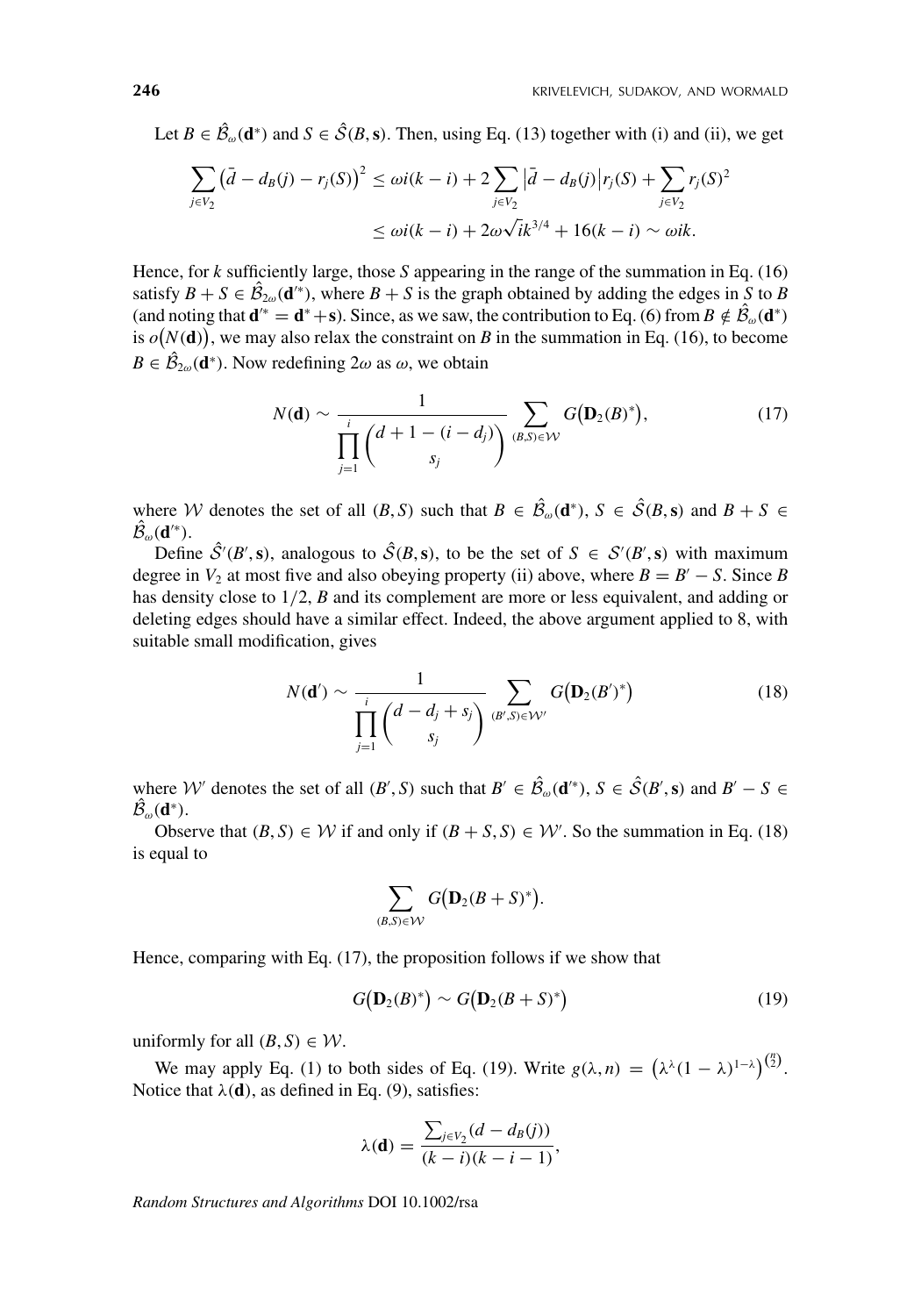which is exactly  $\lambda$  for the degree sequence  $\mathbf{D}_2(B)^*$  as defined in Theorem 2.1. The same applies to  $\lambda(\mathbf{d}')$  and the degree sequence  $\mathbf{D}_2(B+S)^*$ . Using

$$
\sum_{j \in V_2} (d - d_B(j)) = (k - i)d - \sum_{t \in V_1} d_B(t) = (k - i)d - id + \sum_{t=1}^i d_t = \frac{(k - 2i)(k - 1)}{2} + \Theta(i^2),
$$

it is easy to derive from Eq. (9) that both  $\lambda$ (**d**) and  $\lambda$ (**d**') are  $1/2 + O(i^2/k^2) = 1/2 + o(k^{-1})$ for all **d**, **d**<sup> $\ell$ </sup>  $\in \mathcal{D}_i$ . For such  $\lambda$  the derivative of  $\log g(\lambda, k - i)$  is  $\binom{k-i}{2} \log(\lambda/(\frac{1}{2} - \lambda))$  =  $O(k^2i^2/k^2) = o(k)$ . Moreover,  $|\lambda(\mathbf{d}) - \lambda(\mathbf{d}')| = O(k^{-5/4})$  because the values of *d* for *B* and *B* + *S* differ by *O*(|*S*|/*k*). Hence *g*(λ(**d**), *k*−*i*) ∼ *g*(λ(**d**'), *k*−*i*). It is now also easy to see that *f*(**D**<sub>2</sub>(*B*)<sup>∗</sup>),*f*(**D**<sub>2</sub>(*B*+*S*)<sup>∗</sup>) from Theorem 2.1 satisfy:*f*(**D**<sub>2</sub>(*B*)<sup>∗</sup>) ∼ *f*(**D**<sub>2</sub>(*B*+*S*)<sup>∗</sup>) ∼  $\sqrt{2}e^{1/4}$ , since all degrees in these two degree sequences deviate from  $(k-i)/2$  by  $O(i) = o(\sqrt{k-i})$ .

It only remains to consider the product of binomials in the two sides of Eq. (19) after the application of Theorem 2.1. Recalling the expression in Eq. (10), the ratio of these two products is

$$
\prod_{j\in V_2} {k-i-1 \choose d-d_B(j)} / {k-i-1 \choose d-d_B(j)-r_j(S)}.
$$

Since  $B \in \hat{\mathcal{B}}_{\omega}(\mathbf{d}^*)$ , all  $r_j(S) \leq 4$  and  $\sum_j r_j(S) \leq k^{3/4}$ , so using  $d = (k-1)/2$  and  $d_B(j) \leq i$ , this expression is, up to a multiplicative factor of  $1 + O(k^{-1}) \sum_j r_j^2(S) = 1 + o(1)$ , equal to

$$
\prod_{j \in V_2} \left( \frac{k - i - 1 - d + d_B(j)}{d - d_B(j)} \right)^{r_j(S)} = \prod_{j \in V_2} \left( \frac{d - i/2 - (i/2 - d_B(j))}{d - i/2 + (i/2 - d_B(j))} \right)^{r_j(S)} = \prod_{j \in V_2} \left( 1 + O\left( \frac{i/2 - d_B(j)}{k} \right) \right)^{r_j(S)}.
$$

By its definition,  $\bar{d} = (k - i)^{-1} \sum_{j \in V_1} (d - d_j) = i/2 + O(i^2/k) = i/2 + o(1)$ , and so using condition (ii) [the right-hand side of which is  $\omega \sqrt{k}^{3/4} = o(k)$ ], and not forgetting  $\sum r_i(S) \le k^{3/4}$ , we get  $\sum r_j(S) \leq k^{3/4}$ , we get

$$
\sum_{j\in V_2} r_j(S) \frac{|i/2 - d_B(j)|}{k} \le \sum_{j\in V_2} \frac{|\bar{d} - d_B(j)|r_j(S)}{k} + \sum_{j\in V_2} \frac{|\bar{d} - i/2|r_j(S)}{k} = o(1).
$$

Hence, the expression above is asymptotic to one. This argument shows that Eq. (19) holds with the required uniformity.

For a slightly simpler version of the formula in Proposition 4.1, put

$$
\hat{d} = d - \frac{1}{2}(i - 1) = \frac{1}{2}(k - i)
$$

(which is in some sense the average degree of vertices of side  $V_1$  in the bipartite graph  $B$ ) and

$$
\delta_j=d_j-\frac{1}{2}(i-1).
$$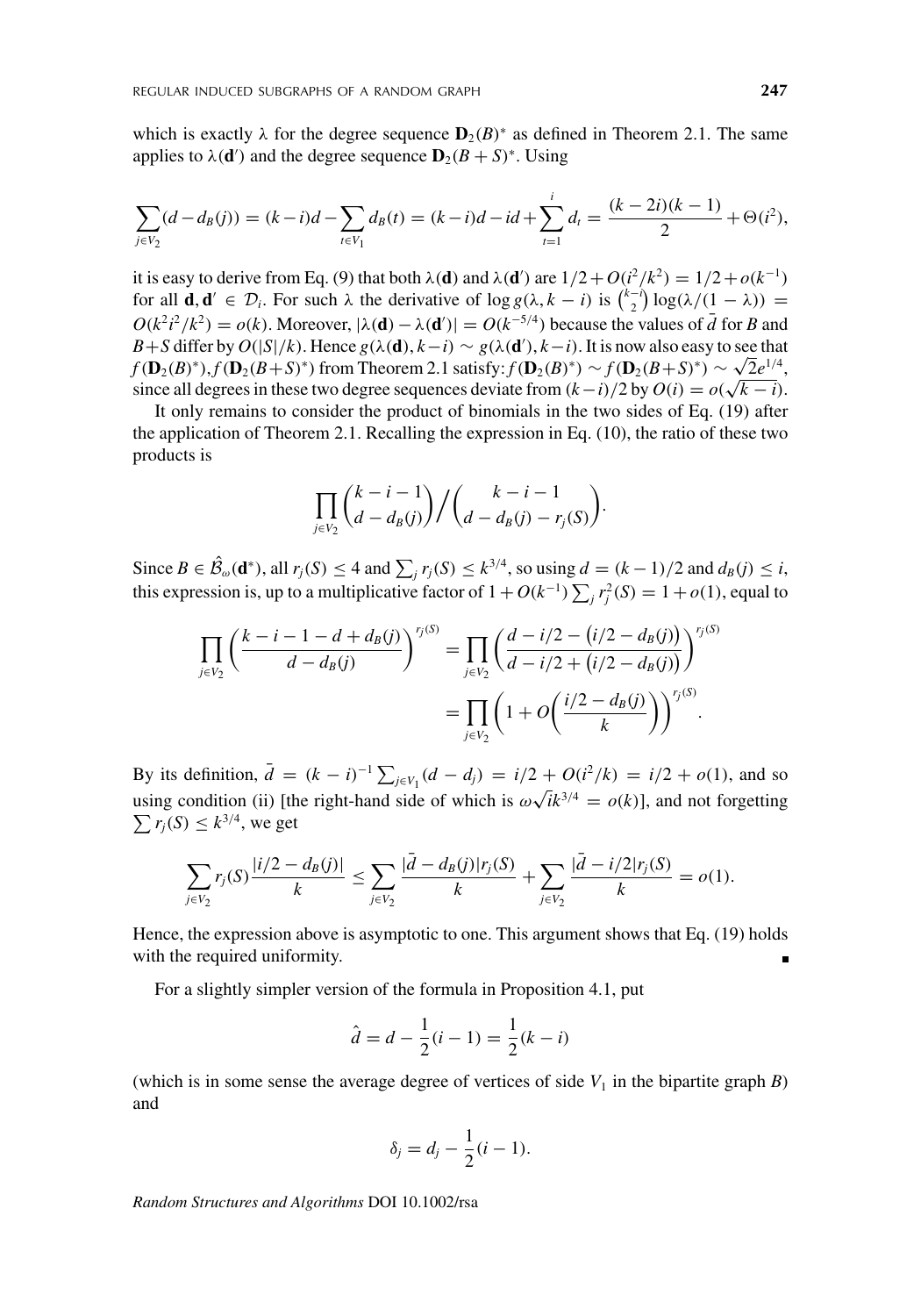Then the proposition gives

$$
\frac{N(\mathbf{d})}{N(\mathbf{d}')} \sim \prod_{j=1}^i \frac{[\hat{d}-\delta_j + s_j]_{s_j}}{[\hat{d}+\delta_j]_{s_j}}.
$$

Recalling that  $\delta_j$  and  $s_j$  are at most  $i = o(\sqrt{k})$  and using  $log(1 + x) = x - x^2/2 + O(x^3)$ , we have

$$
[\hat{d} - \delta_j + s_j]_{s_j} = \hat{d}^{s_j} \exp\left(-\delta_j s_j/\hat{d} + s_j^2/2\hat{d} + o(1/\sqrt{k})\right),
$$
  

$$
[\hat{d} + \delta_j]_{s_j} = \hat{d}^{s_j} \exp\left(\delta_j s_j/\hat{d} - s_j^2/2\hat{d} + o(1/\sqrt{k})\right).
$$

Thus, we may rewrite the assertion of Proposition 4.1 as

$$
\frac{N(\mathbf{d})}{N(\mathbf{d}')} \sim \exp\left\{\sum_{j=1}^{i} \left(-2\delta_j s_j/\hat{d} + s_j^2/\hat{d}\right)\right\} \sim \frac{\exp\left\{\sum_{j=1}^{i} (\delta_j - s_j)^2/\hat{d}\right\}}{\exp\left\{\sum_{j=1}^{i} \delta_j^2/\hat{d}\right\}}.\tag{20}
$$

To proceed, we extend this formula so that **s** is permitted to have negative entries.

**Corollary 4.3.** *Assume i* =  $o(\sqrt{k})$ *. Given* **d**  $\in \mathcal{D}_i$  *and an integer vector* **s** =  $(s_1, \ldots, s_i)$ *with*  $\sum_j s_j$  *even, put* **d**' = **d** − **s***. Then, uniformly over such* **d** *and* **s** *with the additional properties that*  $\mathbf{d}' \in \mathcal{D}_i$  *and*  $\sum_{j=1}^i |s_j| \leq k^{3/4}$ *,* 

$$
\frac{N(\mathbf{d})}{N(\mathbf{d}^{\prime})} \sim \exp\bigg\{\frac{1}{\hat{d}}\sum_{j=1}^{i} \left(-2\delta_j s_j + s_j^2\right)\bigg\}.
$$

*Proof.* Define the vector **s** by turning the negative entries of **s** into zero; that is, the *j*th entry of **s**' is  $s_i$  if  $s_i \geq 0$ , and zero otherwise. (If this causes the sum of entries to change parity, leave one of these entries as −1. It is easy to modify the following proof accordingly.) Let  $\mathbf{s}'' = \mathbf{s}' - \mathbf{s}$ . The *j*th entry of  $\mathbf{s}''$  is  $-s_j$  if  $s_j < 0$ , and zero otherwise. We can now estimate the product

$$
\frac{N(\mathbf{d})}{N(\mathbf{d}-\mathbf{s}')} \cdot \frac{N(\mathbf{d}-\mathbf{s}')}{N(\mathbf{d}')} = \frac{N(\mathbf{d})}{N(\mathbf{d}-\mathbf{s}')} / \frac{N(\mathbf{d}')}{N(\mathbf{d}'-\mathbf{s}'')}
$$

using two applications of Eq. (20), noting that all entries of  $s'' = s' - s$  are nonnegative and that the  $\delta'_j$  defined for degree sequence **d**' equals  $\delta_j - s_j$ .

Define **d**<sub>0</sub> to be the constant sequence of length *i*, all of whose entries are  $\lfloor (i - 1)/2 \rfloor$ . If *kd* − *i* $\lfloor (i-1)/2 \rfloor$  is odd, adjust the first entry to  $\lfloor (i-1)/2 \rfloor + 1$  to ensure that **d**<sub>0</sub> ∈  $\mathcal{D}_i$ . We can use the following result to compare the number of graphs with an arbitrary degree sequence **d** on  $G[i]$  to the number with **d**<sub>0</sub>. Recall, however, that  $N(\mathbf{d})$  is defined even if **d** is not the degree sequence of any graph on [*i*].

#### **Corollary 4.4.**

- (*i*) If  $\mathbf{d} \in \mathcal{D}_i$  then  $N(\mathbf{d}) \leq N(\mathbf{d}_0) \big(1 + o(1)\big)$ .
- *(ii) If, in addition,*  $\sum_{j=1}^{i} \delta_j^2 = o(k)$ *, then*  $N(\mathbf{d}) \sim N(\mathbf{d}_0)$ *.*

*Proof.* We treat the case that the first entry of  $\mathbf{d}_0$  was not adjusted for the parity reason above; in the other case, only trivial modifications are required, for which we omit the details.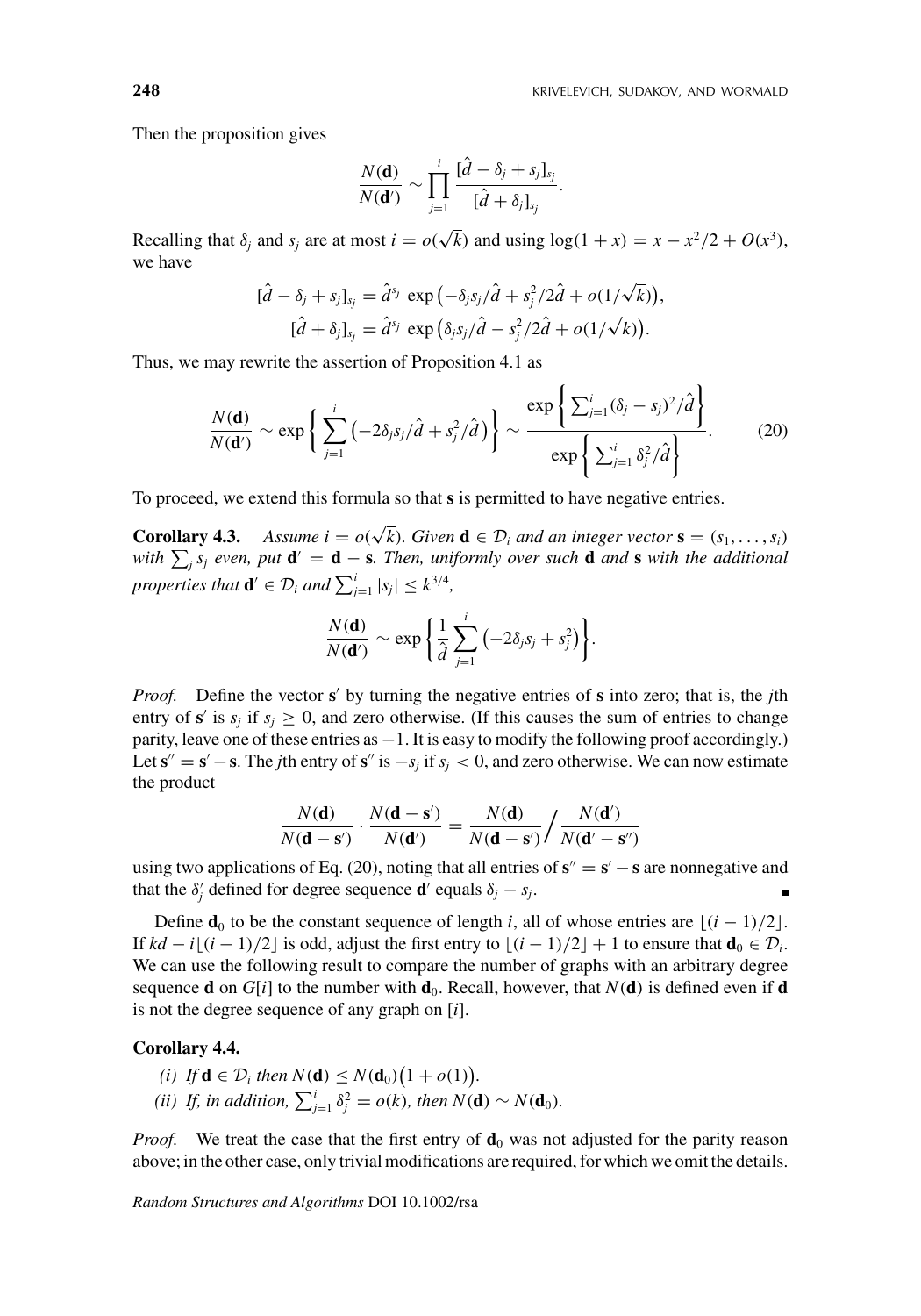Part (ii) of the corollary follows immediately from Corollary 4.3 by putting  $s_j = \lceil \delta_j \rceil$  for each *j*, since if  $\sum_{j=1}^{i} \delta_j^2 = o(k)$  then by Cauchy's inequality  $\sum |\delta_j| = o(\sqrt{ik}) = o(k^{3/4})$ . (Note also that  $\hat{d} \sim k/2$ .)

For the first part, let **d** maximise  $N(\mathbf{d})$ . If  $\sum_{j=1}^{i} \delta_j^2 < k$  say, the above argument shows that  $N(\mathbf{d}) \leq N(\mathbf{d}_0) \left(1 + o(1)\right)$ . So assume that  $\sum_{j=1}^i \delta_j^2 > k$ . Putting  $s_j = \lceil \delta_j \rceil$  and applying Corollary 4.3 shows the result, provided  $\sum |\delta_j| \leq k^{3/4}$ . If the latter condition fails, we can simply define  $s_j = \alpha_j \delta_j$  for some  $0 \leq \alpha_j \leq 1$  such that  $\sum_j |s_j|$  is just below  $k^{3/4}$ and is even. Since  $|s_j| \leq |\delta_j|$  and they both have the same sign, we can conclude that  $\sum_j (-2\delta_j s_j + s_j^2) \leq -\sum_j s_j^2$ . By Cauchy's inequality, the sum of the squares of *s<sub>j</sub>* grows asymptotically faster than *k*. Let  $\mathbf{s} = (s_1, \ldots, s_i)$  and let  $\mathbf{d}' = \mathbf{d} - \mathbf{s}$ . Then, by Corollary 4.3 we obtain  $N(\mathbf{d}) = o(N(\mathbf{d}'))$ , which contradicts the maximality assumption and proves the result.

Define  $\mathbf{d}_1$  to be the constant sequence of length *k*, all of whose entries are  $d = (k-1)/2$ . We can now determine the asymptotic value of  $N(\mathbf{d}_0)$ . Recall that *k* is odd; we will now assume that  $k \equiv 1 \pmod{4}$  to ensure that  $N(\mathbf{d}_0)$  is not 0. If  $k \equiv 3 \pmod{4}$ , we could prove a similar result by subtracting 1 from the first entry of  $\mathbf{d}_1$ .

**Corollary 4.5.** *For k*  $\equiv 1 \pmod{4}$  *we have*  $N(\mathbf{d}_0) \sim G(\mathbf{d}_1)/2^{{i \choose 2}}$ *.* 

*Proof.* Let *H* be one of the  $2^{(\frac{1}{2})}$  graphs on vertex set [*i*] chosen at random, and let  $\mathbf{d}_H =$  ${d_1, \ldots, d_i}$  be its degree sequence. Then  $d_i$  is a binomially distributed random variable with expectation  $(i - 1)/2$  and variance  $(i - 1)/4$ . Hence for  $\delta_i = d_i - (i - 1)/2$  we have  $\mathbb{E}[\delta_j^2] = \mathbb{V}ar[d_j] = (i-1)/4.$  Then

$$
\mathbb{E}\sum_{j\in[i]}\delta_j^2\leq i^2\,,
$$

and, by Markov's inequality,  $whp \sum_{j \in [i]} \delta_j^2 = o(k)$ . Thus, from Corollary 4.4(ii) it follows that for almost all graphs  $H, N(\mathbf{d}_H) \sim N(\mathbf{d}_0)$ . Part (i) of the same corollary shows that for all other graphs,  $N(\mathbf{d}_H) \leq (1+o(1))N(\mathbf{d}_0)$ . Since  $N(\mathbf{d}_H)$  is the number of *d*-regular graphs *G* on vertex set [k] for which  $G[i] = H$ , we have that  $G(\mathbf{d}_1) = \sum_H N(\mathbf{d}_H) = (1+o(1))N(\mathbf{d}_0)2^{(\frac{1}{2})}$ , and the corollary follows.

*Proof of Lemma 3.2.* From Corollary 4.4,

$$
p_{k,i} \sim \mathbb{P}[G(k, 0.5) \text{ is } (k-1)/2\text{-regular} | G[i] = H],
$$

where *H* is a chosen to be a graph with degree sequence  $\mathbf{d}_0$ . Note that the number of random edges outside *H* to be exposed is  $\binom{k}{2} - \binom{i}{2}$ , and each of them appears independently and with probability 1/2. Therefore, the above probability equals to  $N(\mathbf{d}_0)/2^{{k \choose 2}-{k \choose 2}}$ . By Corollary 4.5, this is asymptotic to  $G(\mathbf{d}_1)/2^{{k \choose 2}} = p_k$ .

## **5. CONCLUDING REMARKS**

Our technique for proving Proposition 4.1 is a rather complicated comparison argument somewhat related to the method of switchings used for graphs of similar densities in Ref. [8].